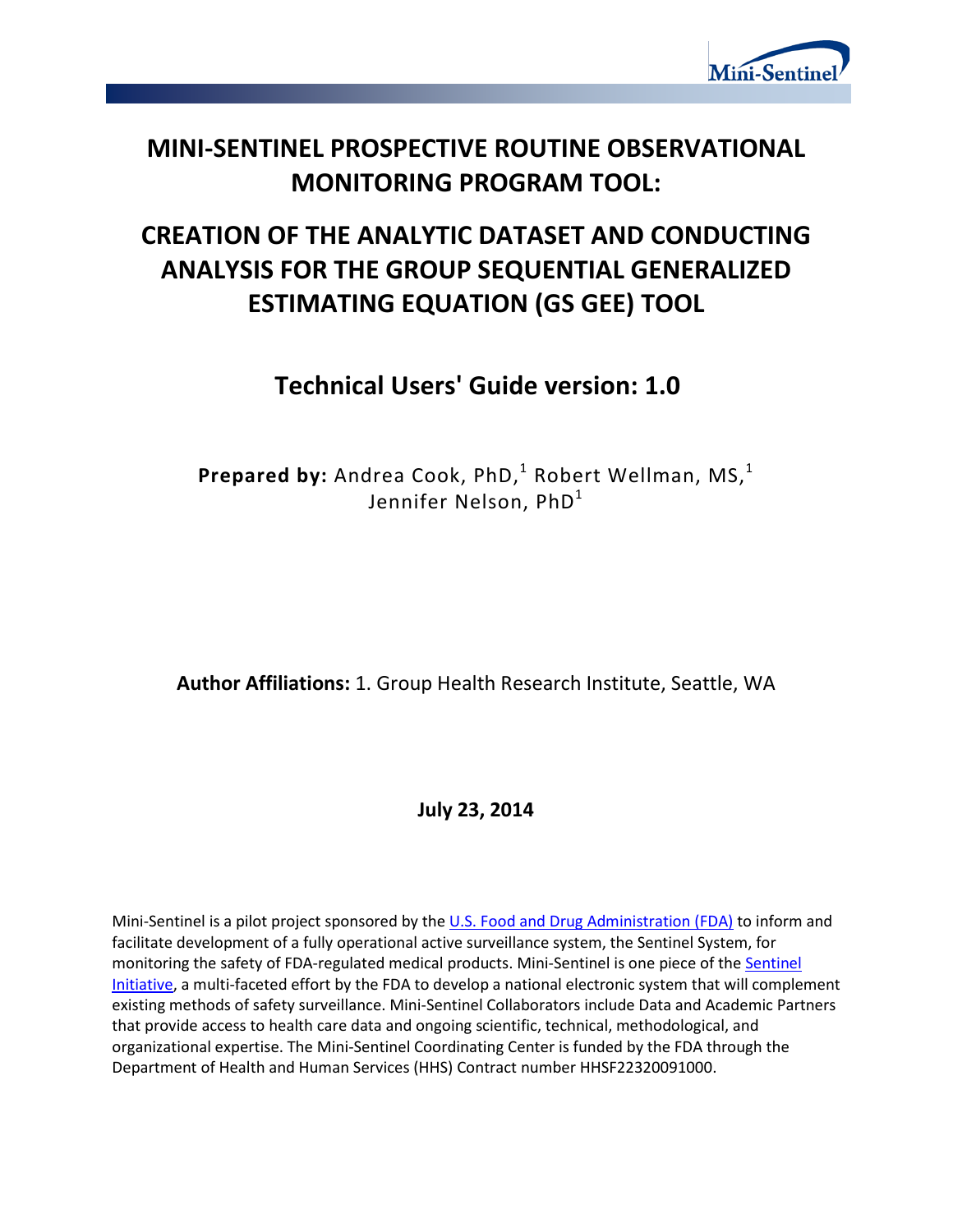

# **Table of Contents**

| $\mathbf{I}$ .                                                                                       |                                                                       |  |
|------------------------------------------------------------------------------------------------------|-----------------------------------------------------------------------|--|
| II.                                                                                                  |                                                                       |  |
| III.                                                                                                 |                                                                       |  |
| IV.                                                                                                  |                                                                       |  |
| V.                                                                                                   | DATASET CREATION PROGRAM PARAMETER AND INPUT FILE SPECIFICATIONS  5 - |  |
| Α.<br>B <sub>1</sub><br>$\mathbf{1}$ .<br>2.<br>3.<br>$\boldsymbol{\mathcal{A}}$ .<br>5.<br>6.<br>C. |                                                                       |  |
| VI.                                                                                                  |                                                                       |  |
| VII.                                                                                                 |                                                                       |  |
| VIII.                                                                                                |                                                                       |  |
| IX.                                                                                                  |                                                                       |  |
| X.                                                                                                   |                                                                       |  |
| XI.                                                                                                  |                                                                       |  |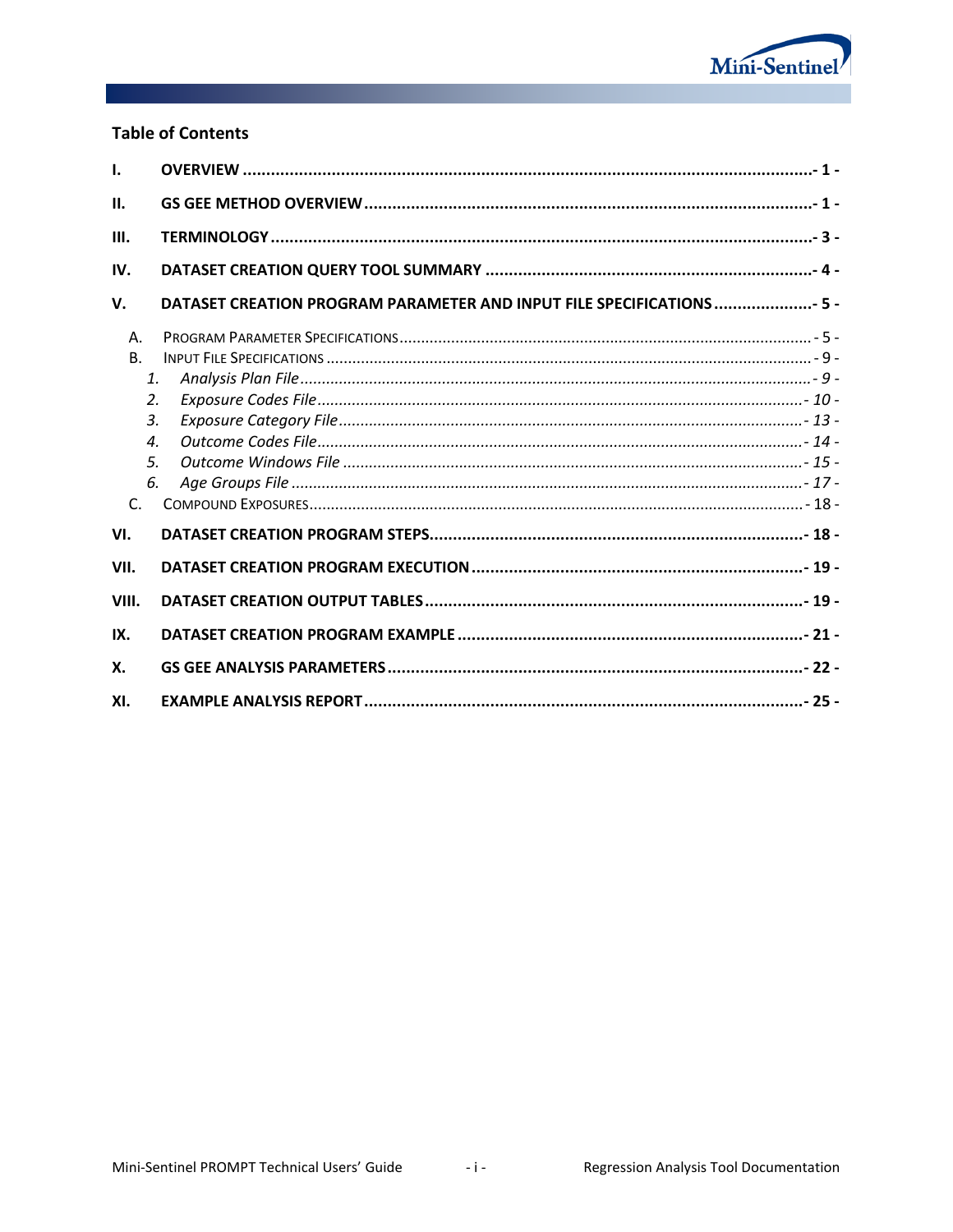

# **I. OVERVIEW**

The main purpose of this tool is to identify and extract a cohort of interest and use regression analysis to estimate the association between a medical product exposure and health outcome of interest that is adjusted for pre-specified confounders. This analysis can also be conducted repeatedly over time using group sequential methods. Specifically, a group sequential regression using generalized estimating equations (GS GEE) is implemented. The analytic dataset creation program is written in SAS and can be customized using various parameter settings that define exposures, outcomes, date ranges, age ranges, and other implementation details. Sections III through VIII describe the key program specifications and main assumptions underlying each of the query parameters for GS GEE Data Creation Program version 1.0. Program specification requirements, formats, and default values of all parameters are defined. The second part of the documentation details the analysis parameters and discusses an example report from applying the GS GEE method.

# **II. GS GEE METHOD OVERVIEW**

Group Sequential Generalized Estimating Equation (GS GEE) method is an approach that can flexibly and robustly accommodate a variety of different exposure and outcome types. Confounding is taken into account through regression adjustment for characteristics measured at baseline and thought to be associated with both the exposure of interest (e.g., medical product of interest) and the health outcome of interest (HOI). Specifically, like th[e propensity score matching tool,](http://www.mini-sentinel.org/methods/methods_development/details.aspx?ID=1045) this method is suitable for use in a cohort design where users of an exposure of interest are compared to those who receive an alternative exposure, e.g. an active-comparator new user cohort design, or are unexposed during the same period of time. Instead of exposure matching on a propensity score, however, regression estimation is used to control for baseline confounders. While the GS GEE methodology can accommodate continuous confounders, data sharing and privacy issues with data partners may require the use of aggregated data, and thus the use of categorical confounding variables. This could involve the inclusion of several categorized individual confounders like age, gender, and comorbidity status or it could adjust for a categorized summary score like a propensity score. Since the method uses a robust GEE framework, it can accommodate a variety of safety outcomes, including outcomes that are binary (i.e., yes or no), count (i.e., number of events), or continuous in nature (e.g., level of a laboratory value). Below we describe two common types of exposure-HOI scenarios that are likely to arise in Mini-Sentinel and discuss how the GS GEE method can be utilized in each instance.

For short term exposures (e.g., a one-time injection or an antibiotic that is used for short period of time), the method involves defining a binary indicator of being exposed or unexposed and a binary occurrence of an HOI within a pre-specified risk window following product initiation. Subjects are not included in a given sequential analysis until the completion of their HOI risk window (i.e., until that subject's risk window has been fully observed) so that all patients have the same follow-up time. A binomial error structure is assumed and combined with a logit link function to estimate an adjusted odds ratio (OR) as the measure of risk in the exposed group relative to the comparator group.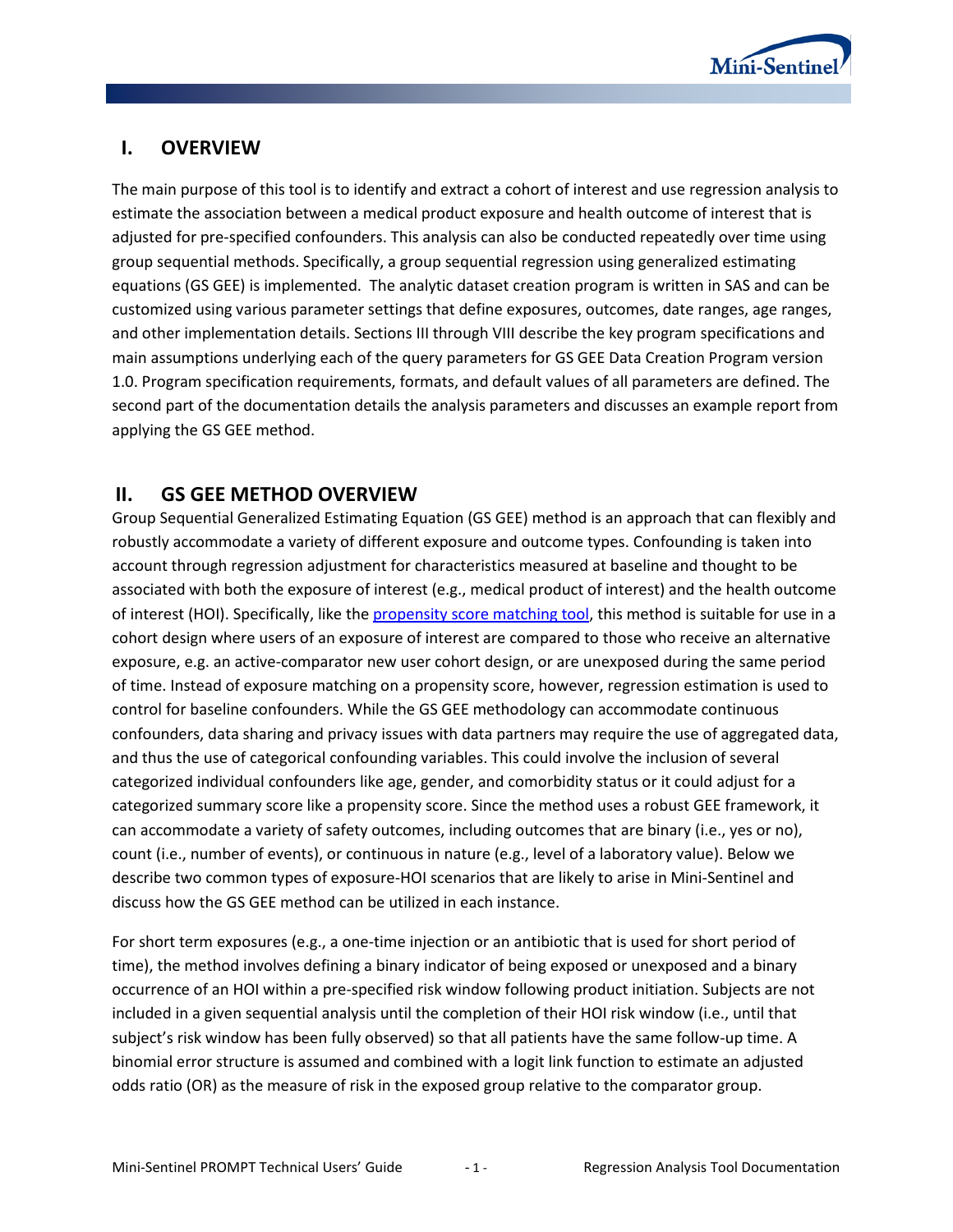

For longer term exposures (e.g., a chronically used drug taken over several months or years), the method defines binary exposure status based on the first record of receipt of either the exposure of interest or the comparator. The observation time, or time at-risk, is calculated as the time from exposure initiation to the first of either exposure discontinuation (with a lag if desired), occurrence of the outcome of interest, disenrollment, or death. This definition yields a binary outcome indicating whether an HOI occurred during the at-risk period, i.e., the period in which the person was observed to be exposed. For an outcome to be included in a given sequential analysis, it must have occurred before the date of that analysis. Poisson regression is used to estimate an adjusted relative rate (RR) that takes into account duration of time at-risk through an offset term included in the model.

GS GEE can be implemented as a one-time analysis or in a formal sequential monitoring framework with multiple testing and early stopping that is accounted for statistically. If implemented sequentially, the user can specify the total number and frequency of sequential tests as well as the desired level of the signaling threshold over time and the desired overall false positive error rate according to scientific, practical, and statistical preferences. The hypothesis being tested depends upon the type of exposure (i.e., medical product) and HOI and the corresponding regression model used. For example, for a binary outcome and logistic regression model, the null hypothesis  $(H_0)$  based on the estimated OR comparing the independent exposure and comparator groups is  $H_0$ : OR=1. Regardless of the outcome type, exposure type, or sequential design specifications, at each analysis the null hypothesis is evaluated via the computation of a standardized score test statistic. This statistic is then compared to a pre-specified threshold to determine whether there is a signal for elevated risk, or whether monitoring should continue.

To incorporate group sequential monitoring, GS GEE uses a non-parametric permutation approach that is particularly suited for rare outcomes (i.e., does not rely on large sample theoretical assumptions). Specifically, it flexibly simulates data under the null hypothesis of no difference between exposure groups (e.g.,  $H_0$ : OR=1 for logistic regression,  $H_0$ : RR=1 for Poisson regression). It uses the unifying boundary approach and defines the boundary based on the permuted data, incorporating the probability of stopping at earlier analysis times and type I error inflation due to repeated testing. The user can select a pre-specified number of analysis times, timing of analyses (based on observed, or expected sample size, at each analysis time), and a total expected maximum sample size by the end of the assessment based on scientific, practical, and statistical preferences. Boundary shape is also userspecified and so can flexibly handle a number of scenarios. For example, a flatter boundary (e.g., a boundary with a constant signaling threshold over time) will, on average, signal earlier for lower elevated risk than a boundary that is more conservative; that is, it requires a stronger effect to signal at earlier analysis times. However, given the same sample size, a flatter boundary will have less power to signal later on during the surveillance period compared with boundaries that employ early conservatism by having a higher signaling threshold at earlier tests. The boundary values for GS GEE are based on the standardized test statistic (as opposed to an error-spending or alpha-spending scale). Therefore, signal decision rules can be planned directly on the standardized scale of the risk quantity of interest rather than the alpha scale, and thus readily facilitate straightforward sequential design decision-making. In all, the following sequential analysis parameters must be specified: shape of the boundary (Pocock, O'Brien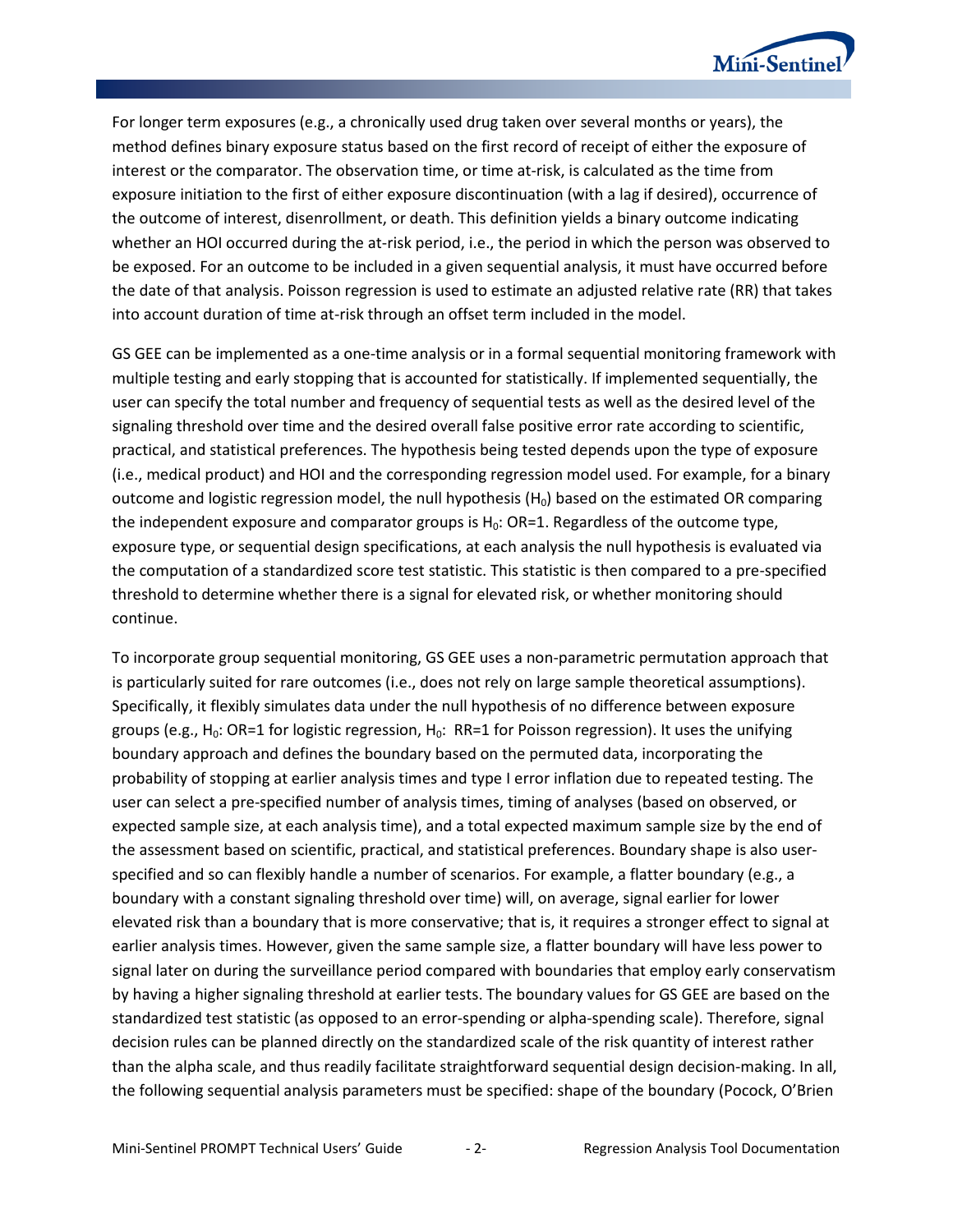

Flemming), planned testing frequency (e.g., 12 looks with the first look after 10,000 observations and then evenly spaced looks after that point or 12 looks with the first look after 1 year and quarterly looks after that), and total maximum sample size at end of surveillance. Once specified, the signaling boundary at each analysis time point can be computed based both on these input parameters as well as the permuted score test statistic under the null.

# **III. TERMINOLOGY**

In the interest of simplicity, the term "scenario" is used throughout this document to refer to a set of parameters and criteria used to define an execution of the dataset creation query The "requester" refers to an individual (or group of individuals) who initiates the query request and defines the scenarios. The term "analyst refers to an individual who creates request Input Files and distributes the query to the Data Partners.

The terms "exposure", "exposure of interest", and "comparison exposure" are used to represent exposure to a medical product or procedure as defined by the query requester. The exposure of interest will generally be a product/procedure newly on the market (the product/procedure under surveillance) and the comparison exposure a product with a known safety profile (that serves to establish baseline risk). An exposure can be defined using any set of pharmacy and/or procedure codes found in the Mini-Sentinel Common Data Model (MSCDM). For example, exposure to a drug product dispensed in the outpatient setting can be defined as observation of one or more National Drug Codes (NDCs) in the pharmacy dispensing file, whereas exposure to a vaccine can be defined based on observation of specific procedure codes in the procedure file.

The terms "outcome", "event", and "event of interest" are used to represent the occurrence of a diagnosis as defined by the query analyst An event can therefore be defined using any set of diagnosis and/or procedure codes found in the MSCDM.

The term "claim" is used to represent an outpatient pharmacy dispensing or medical encounter/record with any of the codes for the exposure(s), event(s) or condition(s) of interest.

The term "member" is used to represent an individual with relevant criteria for enrollment, exposure(s), event(s) and condition(s) (as specified by the query parameters). A member can be further defined as a "user" if evidence of use of exposure(s) of interest is observed. Whenever a user is identified, the service date on the claim of the exposure of interest observed during the relevant period of interest is labeled the "index date".

The term "risk window" is used to represent the range of days, as measured from the index date of a particular member, in which outcomes or events of interest are required to occur in order to be included in the analysis. Similarly, the term "exclusion window" is used to represent the range of days, as measured from the index date of a particular member, in which occurrence of outcomes or events of interest disqualify the member from inclusion in analysis.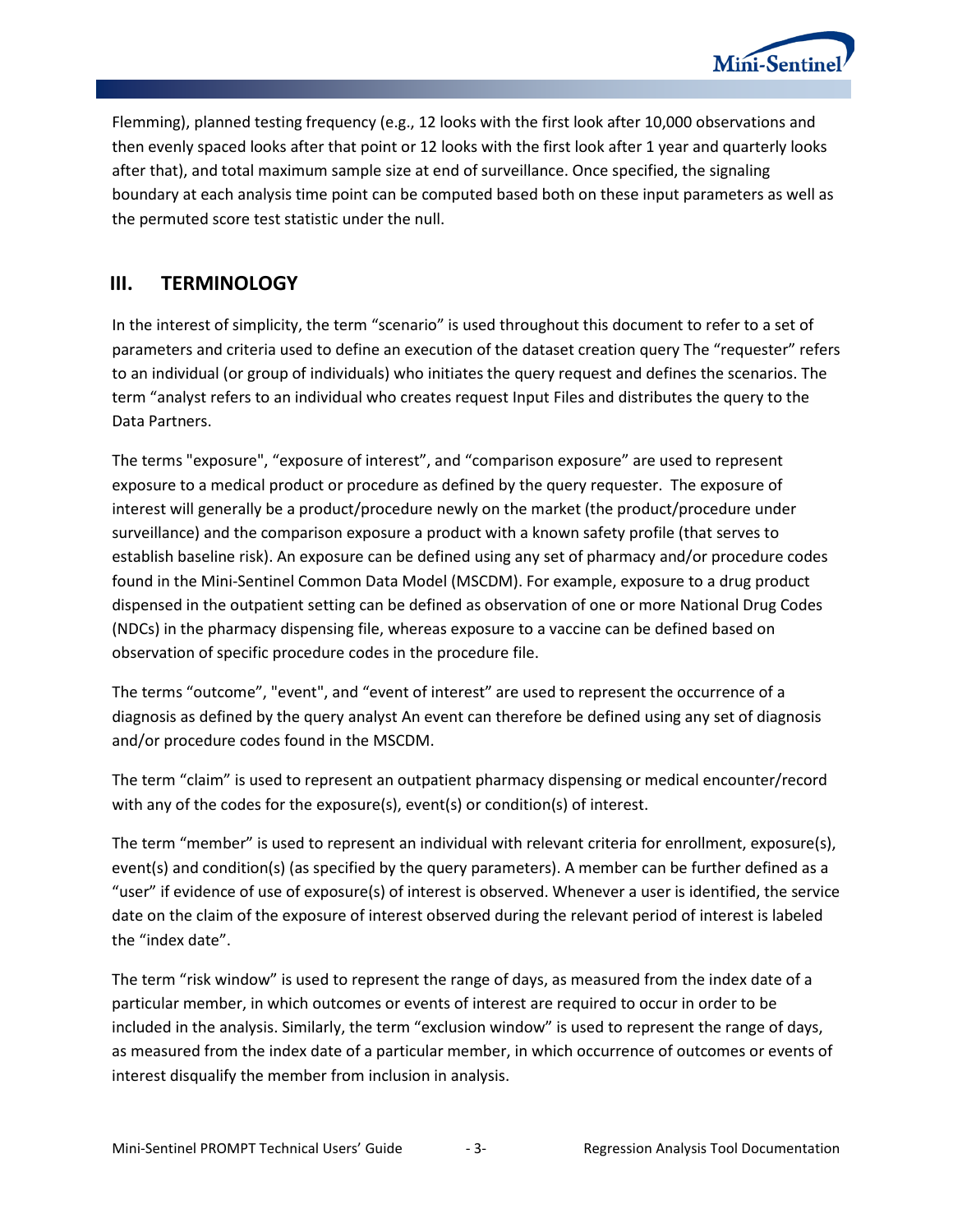

The term "study start" refers to the calendar day on which safety surveillance begins. Exposure data starting on this day are potentially eligible for inclusion in the analytic data set.

The term "look" refers to a single analysis within a sequential analysis framework. A look corresponds to a point in time at which data will be pulled from the MSCDM and analyzed for evidence of a safety signal. For a planned sequential analysis, the number and timing of looks will be planned in advance. The current analysis day is the last day for which exposure data is potentially eligible for inclusion in the analytic data set. It is expected that the current analysis day corresponds to a particular planned look and that data through the latest possible outcome risk window is complete.

# **IV. DATASET CREATION QUERY TOOL SUMMARY**

Dataset creation query tool is used to create an analytic data set compatible with the specifications required by the GS GEE regression analysis. The analytic data set created by tool contains grouped data among a cohort of members treated with exposure(s) of interest or a comparator exposure during a period defined by a start date and an analysis day (*i.e.*, the query period where study day 1 corresponds to the start date). Data are aggregated by exposure status and confounder strata, whereby each row of the data set includes information about the frequency of select event(s) and the number of members (or person-time at risk) in each exposure-confounder stratum.

One run of tool generates one aggregated analytic data set (SAS table) and an optional individual level analytic data set. For more details on output tables, please see [Section VII](#page-20-0) Each run of tool performs a complete refresh of the data from the study start to the current analysis time.

The tool requires the specification of several parameters to define a scenario. These include program parameters to specify a request identifier, scenario label, query period, and age range(s). The names of six input files (built as SAS datasets) containing several parameters must also be specified.

The first input file is the [Analysis Plan](#page-10-0) File which defines the timing of the sequential analyses. The second input file is th[e Exposure Codes](#page-11-0) File which defines categories of exposures. The third file is the [Exposure Categories File](#page-13-0) which identifies and codes the exposures of interest. The fourth file is the [Outcome Codes File](#page-14-0) which defines events of interest. The fifth file is the [Outcome Windows File](#page-16-0) which is used to define the risk and exclusion windows for events of interest. The sixth file is the [Age Groups File;](#page-18-0) it lists the age categories to be retained in the final analysis set.

All parameters and input file specifications are described in [Section V.](#page-6-0)

The default behavior of tool is that exposures of interest correspond directly to exposure categories. An optional SAS macro can be used to enable exposure of interest definitions that rely on multiple separate exposures. For more details on this option, please see [Section V.C.](#page-19-0)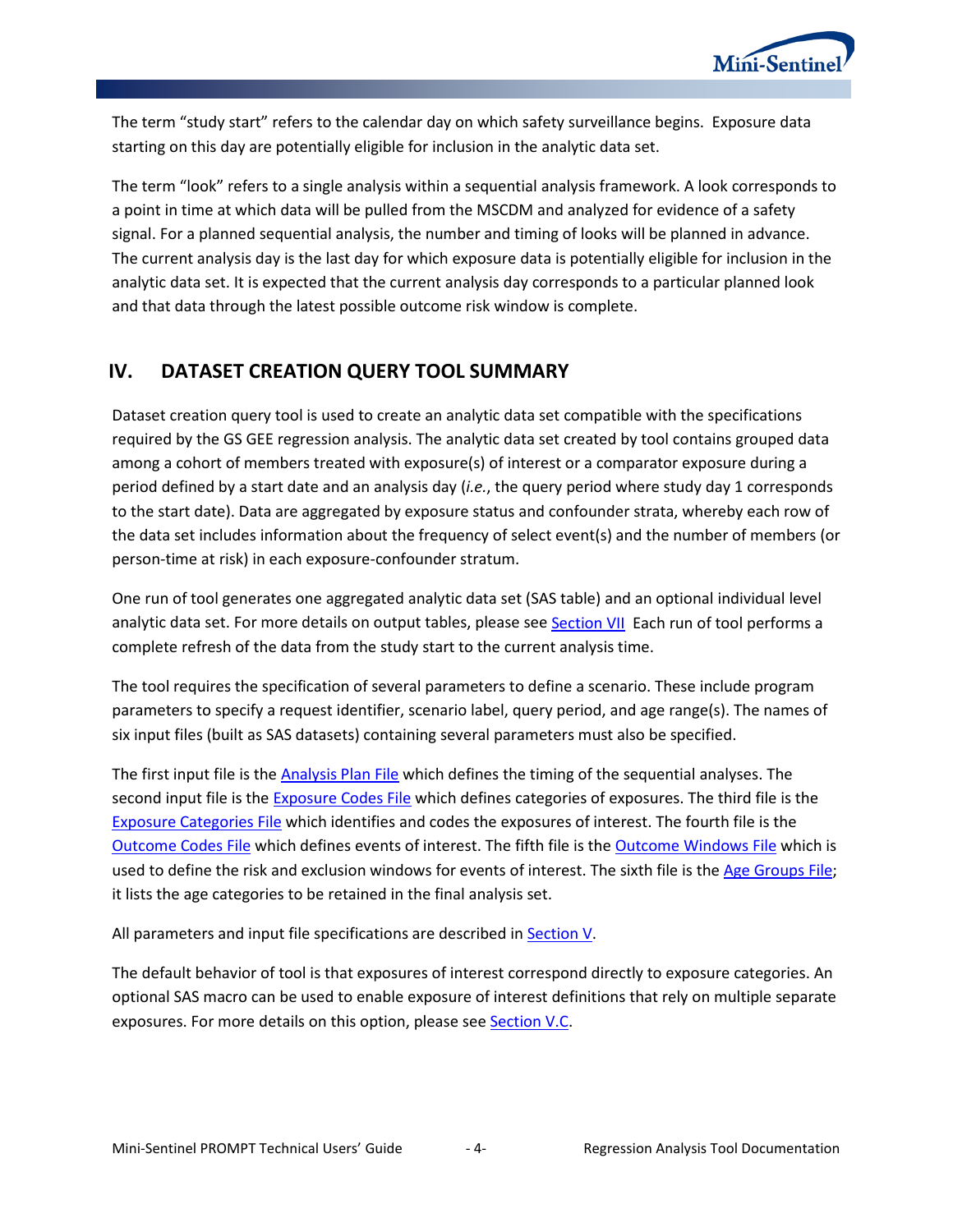

# <span id="page-6-0"></span>**V. DATASET CREATION PROGRAM PARAMETER AND INPUT FILE SPECIFICATIONS**

# <span id="page-6-1"></span>**A. PROGRAM PARAMETER SPECIFICATIONS**

There are 12 main [program parameters](#page-6-1) that must be specified. These include a request identifier, scenario label, study start date and current analysis day for the query period, age stratifications, an indicator for production of individual-level data set, and six input files (Analysis Plan[, Exposure Codes,](#page-11-0) Exposure Categories, Outcome Codes, Outcome Windows, and Age [Groups\)](#page-18-0). Three of these parameters are specified by the requester; nine parameters are specified by the request programmer, based on information provided by the requester.

[Table 1](#page-6-2) contains detailed specifications for each of these required parameters.

| Parameter          | <b>Field Name</b> | <b>Description</b>                                              |
|--------------------|-------------------|-----------------------------------------------------------------|
| Request Identifier | <b>REQUESTID</b>  | Details: a prefix added to output log and list files to track   |
|                    |                   | the various executions of the program.                          |
|                    |                   |                                                                 |
|                    |                   | Defined by: Request programmer                                  |
|                    |                   | Input type: Required                                            |
|                    |                   | Format: Alphanumeric                                            |
|                    |                   | Example: REQUESTID =to08_seqmeth_wp1_b2                         |
| Scenario Label     | ANASET_PREFIX     | Details: a prefix added to output SAS data sets to track the    |
|                    |                   | various executions of the program.                              |
|                    |                   |                                                                 |
|                    |                   | Note: Cannot exceed 7 characters.                               |
|                    |                   |                                                                 |
|                    |                   | Defined by: Request programmer                                  |
|                    |                   | Input type: Required                                            |
|                    |                   | Format: Alphanumeric                                            |
|                    |                   | Example: ANASET_PREFIX =mmrv_                                   |
| Query Start Date   | <b>ANASTART</b>   | Details: date for the start of the query identification period. |
|                    |                   | If ANASTART =06Sep2005, only treatment episodes initiated       |
|                    |                   | on or after this date will be considered.                       |
|                    |                   |                                                                 |
|                    |                   | Defined by: Requester                                           |
|                    |                   | Input type: Required                                            |
|                    |                   | Format: ddmmmyyyy                                               |
|                    |                   | Example: ANASTART =06Sep2005                                    |

#### <span id="page-6-2"></span>**Table 1. Main Program Parameter Specification**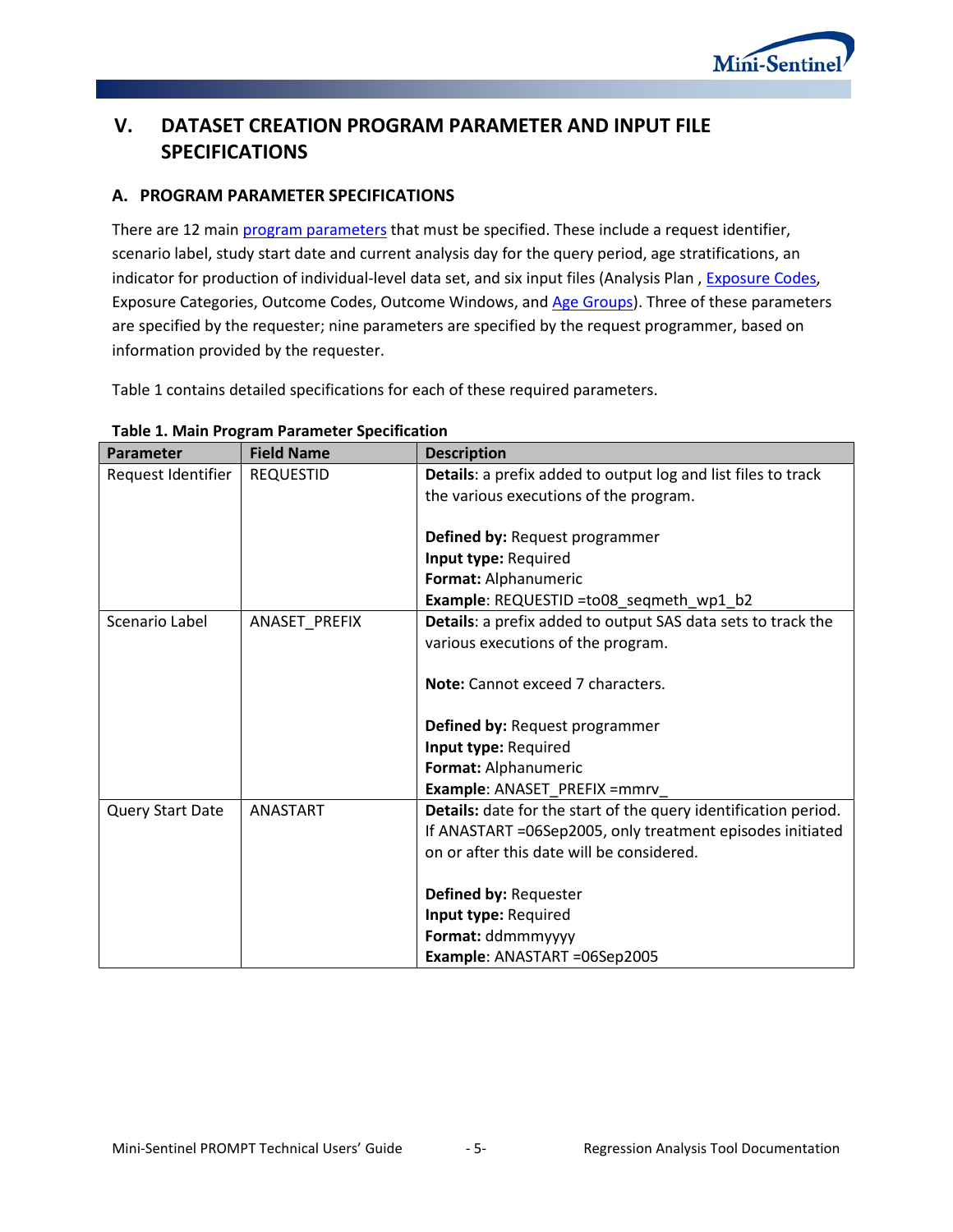

| Parameter        | <b>Field Name</b> | <b>Description</b>                                              |
|------------------|-------------------|-----------------------------------------------------------------|
| Analysis Day     | <b>ANADAY</b>     | Details: last day of the query identification period,           |
|                  |                   | measured in study days. If ANADAY=14, only treatment            |
|                  |                   | episodes initiated in the 14 days beginning with ANASTART       |
|                  |                   | will be considered.                                             |
|                  |                   | Note: ANASTART corresponds to study day 1. It is expected,      |
|                  |                   | but not enforced, that ANADAY corresponds to the study          |
|                  |                   | day of a planned look in the Analysis Plan File.                |
|                  |                   | Defined by: Requester                                           |
|                  |                   | Input type: Required                                            |
|                  |                   | Format: numeric                                                 |
|                  |                   | Example: ANADAY = 2681                                          |
| Individual Level | KEEP_IND_LEVEL    | Details: used to specify the optional storage of an individual  |
| Creation         |                   | level data set. If KEEP IND LEVEL =Y then the individual        |
|                  |                   | level data set is saved locally at the DP site, otherwise it is |
|                  |                   | erased upon program completion.                                 |
|                  |                   | Note: the interim level data set is required by the             |
|                  |                   | distributed portion of the risk difference (RD) regression      |
|                  |                   | analysis code.                                                  |
|                  |                   |                                                                 |
|                  |                   | Named by: Request Programmer                                    |
|                  |                   | Input type: Optional                                            |
|                  |                   | Format: .sas7bdat                                               |
|                  |                   | Example: KEEP IND LEVEL =Y                                      |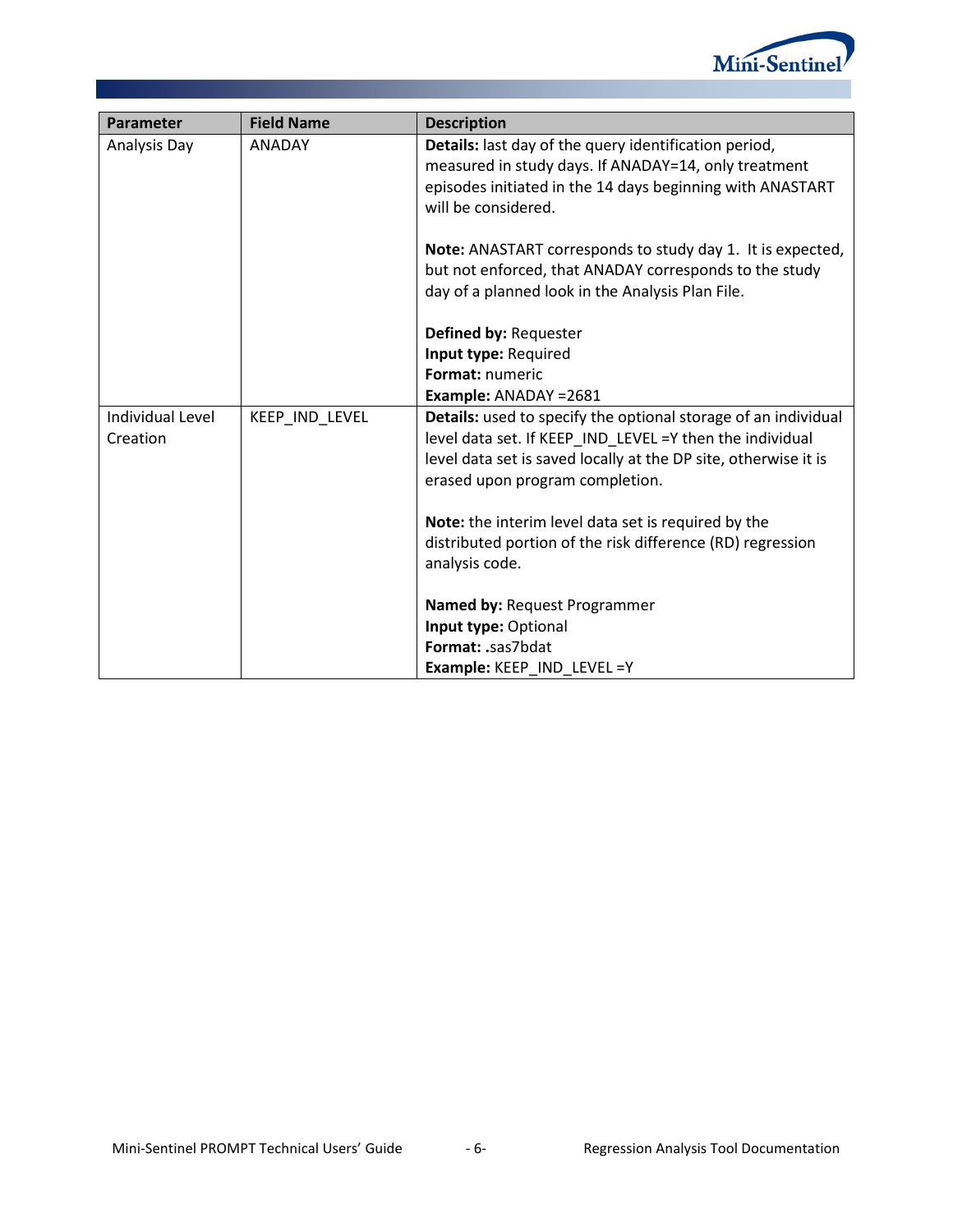

| Parameter                 | <b>Field Name</b> | <b>Description</b>                                              |
|---------------------------|-------------------|-----------------------------------------------------------------|
| Age Group                 | AGE_STRAT         | Details: age group categories for reporting. Specifying this    |
| <b>Definitions</b>        |                   | parameter will (1) restrict to certain age groups and (2)       |
|                           |                   | specify how age groups will be stratified in the result tables. |
|                           |                   | For example, to have results stratified by 20 year              |
|                           |                   | increments for members 40-99 years of age, AGESTRAT=40-         |
|                           |                   | 59 60-79 80-99 would be entered.                                |
|                           |                   | Note 1: age is determined at the index date.                    |
|                           |                   | Note 2: various units of time can be used. Valid values are:    |
|                           |                   | $D:$ days                                                       |
|                           |                   | W: weeks                                                        |
|                           |                   | Q: quarters                                                     |
|                           |                   | M: months                                                       |
|                           |                   | Y: years (default value)                                        |
|                           |                   | Note 3: lower value is binding. If AGESTRAT=0-5 5-10, then      |
|                           |                   | all 5 year olds will be placed in the second age group. If      |
|                           |                   | AGESTRAT=0-5 6-10, then all 5 year olds will be placed in       |
|                           |                   | the first age group.                                            |
|                           |                   | For example, to have results stratified by 6 month              |
|                           |                   | increments for the first two years of life and then by 2 year   |
|                           |                   | increments until the age of 6, AGESTRAT = 00M-05M 06M-          |
|                           |                   | 11M 12M-17M 18M-23M 02Y-03Y 04Y-05Y needs to be                 |
|                           |                   | entered.                                                        |
|                           |                   | Defined by: Requester                                           |
|                           |                   | Input type: Required                                            |
|                           |                   | Format: AA-AA BB-BB ZZ-ZZ                                       |
|                           |                   | Example: AGE_STRAT=%str(00m-10m 11m-12m 13m-14m                 |
|                           |                   | 15m-16m 17m-19m 20m-23m 24m+)                                   |
| <b>Analysis Plan File</b> | LOOK PLAN         | Details: name of the SAS dataset defining the look times of     |
|                           |                   | previous through current analyses. For specific details on      |
|                           |                   | the content of this file, see Section IV.B.1.                   |
|                           |                   | Named by: Request programmer                                    |
|                           |                   | Input type: Required                                            |
|                           |                   | Format: .sas7bdat                                               |
|                           |                   | Example: LOOK_PLAN=mmrv_anaplan_2681                            |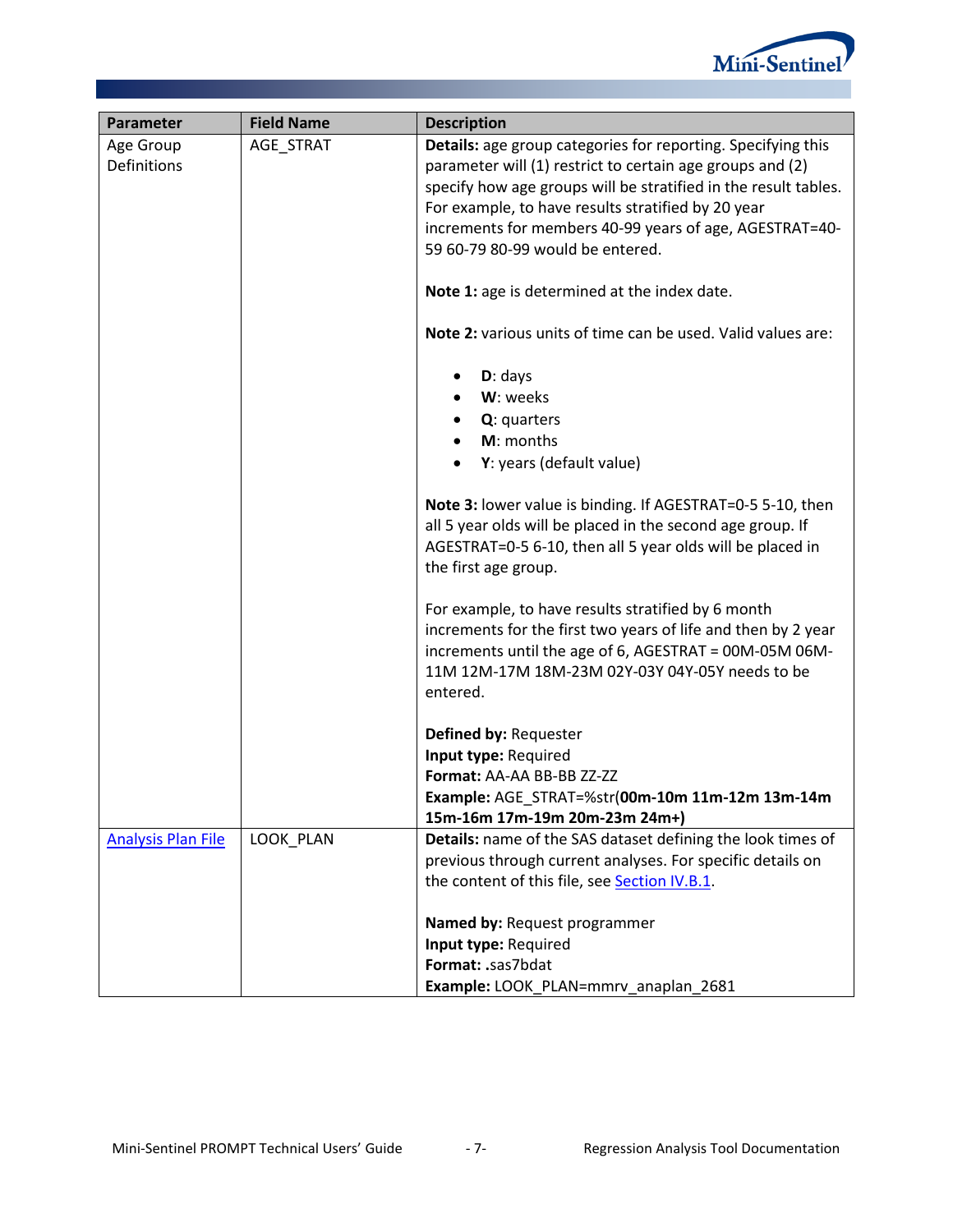

| Parameter             | <b>Field Name</b>      | <b>Description</b>                                                |
|-----------------------|------------------------|-------------------------------------------------------------------|
| <b>Exposure Codes</b> | EXPOSURE_CODES         | <b>Details:</b> name of the SAS dataset defining the query        |
| File                  |                        | exposures of interest. It lists the codes of interest and their   |
|                       |                        | corresponding code type (e.g. NDC or PX-C4). For specific         |
|                       |                        | details on the content of this file, see Section IV.B.2.          |
|                       |                        |                                                                   |
|                       |                        | Named by: Request programmer                                      |
|                       |                        | Input type: Required                                              |
|                       |                        | Format: .sas7bdat                                                 |
|                       |                        | Example: EXPOSURE_CODES=mmrv_exposures                            |
| <b>Exposure</b>       | EXPOSURE_CATS          | <b>Details:</b> name of the SAS dataset mapping exposure          |
| <b>Category File</b>  |                        | categories to a numeric value. For simple analyses the            |
|                       |                        | exposure class of interest will be equated with 1 and the         |
|                       |                        | comparison group with 0. For specific details on the              |
|                       |                        | content of this file, see Section IV.B.3.                         |
|                       |                        |                                                                   |
|                       |                        | Named by: Request programmer                                      |
|                       |                        | Input type: Required                                              |
|                       |                        | Format: .sas7bdat                                                 |
|                       |                        | Example: EXPOSURE_CATS=mmrv_exposureCats                          |
| <b>Outcome Codes</b>  | OUTCOME_CODES          | Details: name of the SAS dataset defining the outcomes of         |
| File                  |                        | interest. It lists the codes of interest, corresponding code      |
|                       |                        | type (e.g. DX-09) and an outcome number to enable pulling         |
|                       |                        | data for the analysis of multiple outcomes at once. For           |
|                       |                        | specific details on the content of this file, see Section IV.B.4. |
|                       |                        | Named by: Request programmer                                      |
|                       |                        | Input type: Required                                              |
|                       |                        | Format: .sas7bdat                                                 |
|                       |                        | Example: OUTCOME_CODES=mmrv_outcomes                              |
| <b>Outcome</b>        | <b>OUTCOME WINDOWS</b> | Details: name of the SAS dataset defining, for each outcome       |
| <b>Windows File</b>   |                        | of interest, the risk and exclusion windows as well as care       |
|                       |                        | settings for each outcome definition and exclusion criteria.      |
|                       |                        | For specific details on the content of this file, see Section     |
|                       |                        | <b>IV.B.5.</b>                                                    |
|                       |                        | Named by: Request programmer                                      |
|                       |                        | Input type: Required                                              |
|                       |                        | Format: .sas7bdat                                                 |
|                       |                        | Example: OUTCOME_WINDOWS=mmrv_windows                             |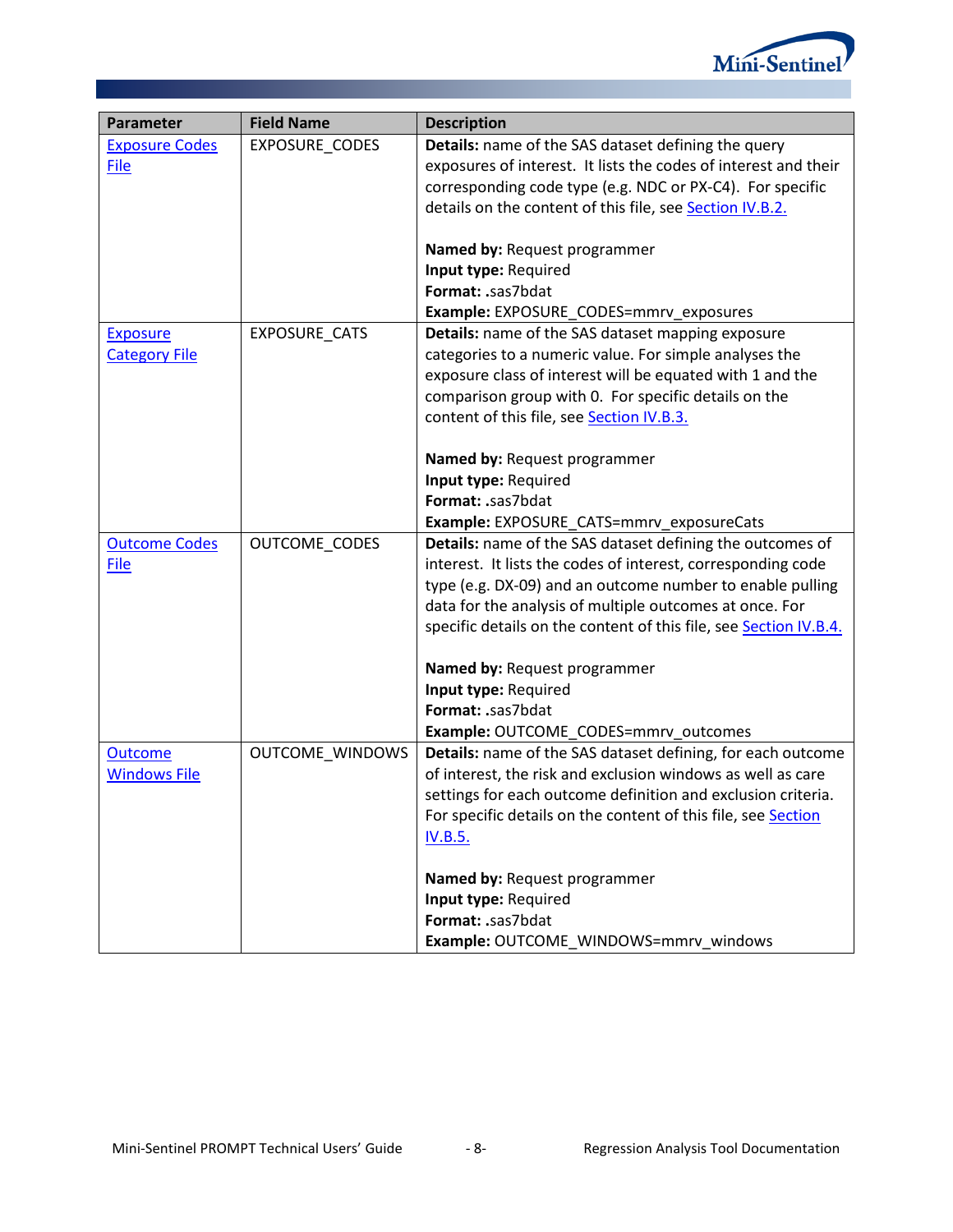

| Parameter                        | <b>Field Name</b> | <b>Description</b>                                                                                                                                                                                                                                                                                   |
|----------------------------------|-------------------|------------------------------------------------------------------------------------------------------------------------------------------------------------------------------------------------------------------------------------------------------------------------------------------------------|
| <b>Age Groups of</b><br>Interest | <b>AGEGROUPS</b>  | <b>Details:</b> name of the SAS dataset listing the age strata<br>(defined via the Age Group Definitions parameter) of<br>interest, all strata not listed in this table will be excluded<br>from the final analytic tables. For specific details on the<br>content of this file, see Section IV.B.6. |
|                                  |                   | <b>Named by: Request programmer</b><br>Input type: Required<br><b>Format: .sas7bdat</b><br><b>Example: AGEGROUPS = mmrv ageGroups</b>                                                                                                                                                                |

# **B. INPUT FILE SPECIFICATIONS**

In addition to the 12 main program parameters, several required parameters must be specified in the Analysis Plan, Exposure Codes, Exposure Categories, Outcome Codes, Outcome Windows, and Age Groups files.

## <span id="page-10-0"></span>**1. Analysis Plan File**

The **Analysis Plan File** is required. The analysis plan is required at the time of querying the MSCDM because analysis times define a level of stratification that data aggregation must reflect. For flexibility to conduct analyses we would specify the stratification to be either at weekly or monthly intervals. We will have a separate look plan file to conduct the formal analyses specified in the analysis program for GS GEE. There are two required parameters that must be specified; both must be specified by the analyst.

| Table 2. Analysis Flam The Specification |                   |                                                                                                                                                                                                                                                                       |  |
|------------------------------------------|-------------------|-----------------------------------------------------------------------------------------------------------------------------------------------------------------------------------------------------------------------------------------------------------------------|--|
| <b>Parameter</b>                         | <b>Field Name</b> | <b>Description</b>                                                                                                                                                                                                                                                    |  |
| Look Number                              | LOOK              | Details: index of a particular analysis within a sequential analysis<br>plan. Table should have rows corresponding to looks 1n. The<br>current analysis for which the data is being pulled should<br>correspond to one of these looks (not necessarily the last one). |  |
|                                          |                   | Defined by: Requester                                                                                                                                                                                                                                                 |  |
|                                          |                   | Input type: Required                                                                                                                                                                                                                                                  |  |
|                                          |                   | <b>Format: Numeric</b>                                                                                                                                                                                                                                                |  |
|                                          |                   | <b>Example: 3</b>                                                                                                                                                                                                                                                     |  |
| Look Study Day                           | <b>STOPDAY</b>    | <b>Details:</b> last study day contributing data to the analysis for the<br>given look.                                                                                                                                                                               |  |
|                                          |                   | Defined by: Requester                                                                                                                                                                                                                                                 |  |
|                                          |                   | Input type: Required                                                                                                                                                                                                                                                  |  |
|                                          |                   | <b>Format: Numeric</b>                                                                                                                                                                                                                                                |  |
|                                          |                   | Example: 21                                                                                                                                                                                                                                                           |  |

|  |  |  | Table 2. Analysis Plan File Specification |
|--|--|--|-------------------------------------------|
|--|--|--|-------------------------------------------|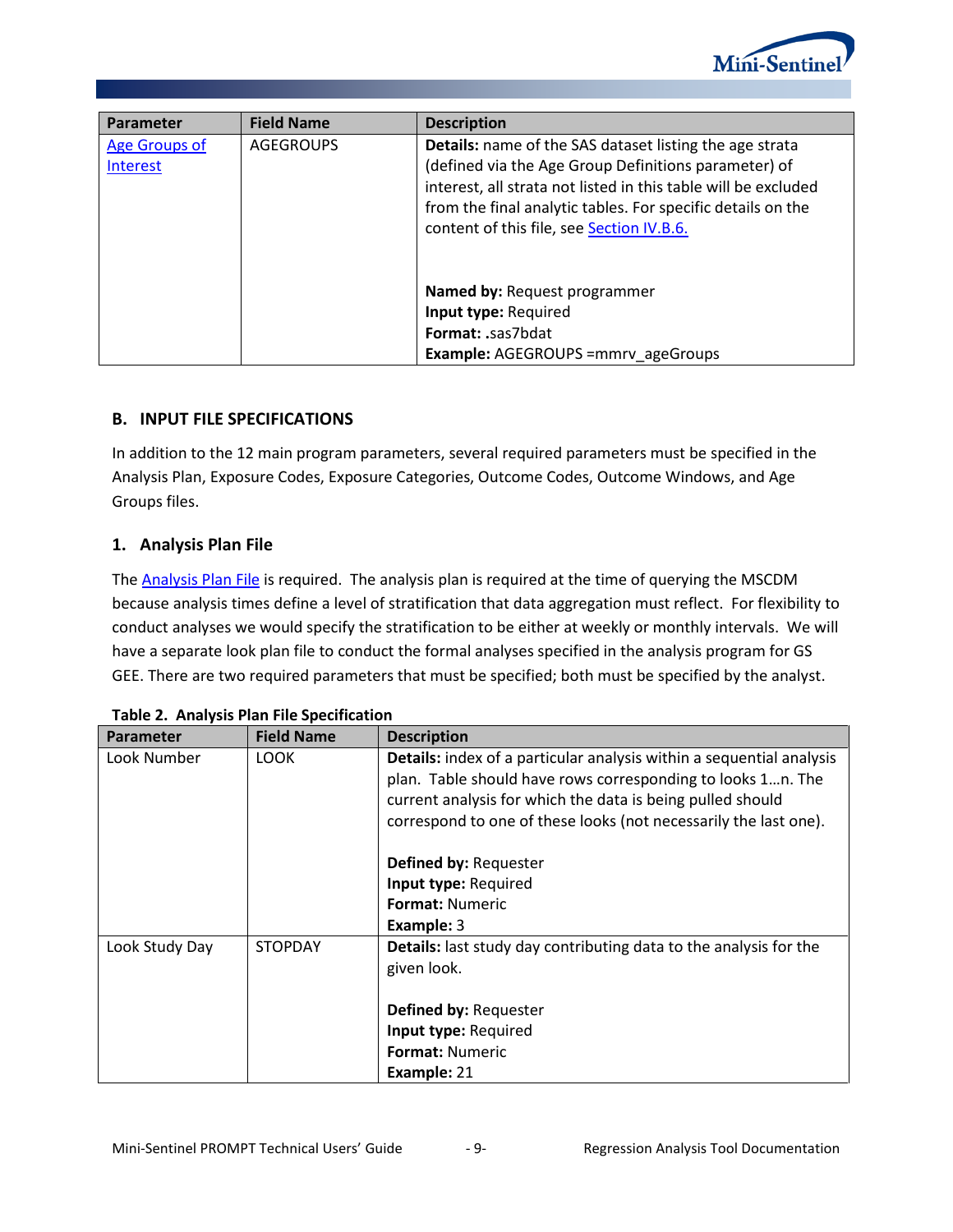

#### <span id="page-11-0"></span>**2. Exposure Codes File**

The **Exposure Codes File is required.** It contains the comprehensive set of codes used to define the exposure classes which are used to define exposures of interest. National Drug Codes (NDCs), ICD-9-CM procedure codes, or Healthcare Common Procedure Coding System (HCPCS) codes can be used to define exposure(s) of interest. Exposure(s) can be defined using any mix of allowed code types.

The structure of the **[Exposure Codes File](#page-11-0)** must reflect how codes should be queried to define a unique exposure. The GROUP field is used to group all codes pertaining to a given exposure of interest. For example, a group for "Exposure1" could be defined by all NDCs for any oral forms of anti-diabetic medications, a group for "Exposure2" by a mix of NDC and HCPCS codes for certain insulin products, and another group for "Exposure3" by only those NDCs for a recently approved oral form of anti-diabetic medication.

There are four required parameters that must be specified; all four must be specified by the requester.

<span id="page-11-1"></span>[Table 3](#page-11-1) below describes specifications for the **Exposure Codes File**.

| Parameter  | <b>Field Name</b> | <b>Description</b>                                                   |
|------------|-------------------|----------------------------------------------------------------------|
| Query Code | <b>CODECAT</b>    | Details: data type for code system being used, corresponding to data |
| Category   |                   | tables within the MS-CDM.                                            |
|            |                   | Valid values are:                                                    |
|            |                   | NDC: NDC codes contain in dispensings table<br>$\bullet$             |
|            |                   | PX: Procedure codes contained in procedure table<br>$\bullet$        |
|            |                   | <b>Defined by: Requester, with support from the Mini-Sentinel</b>    |
|            |                   | Operations Center (MSOC) as needed                                   |
|            |                   | Input type: Required                                                 |
|            |                   | Format: Alphanumeric; SAS character \$3                              |
|            |                   | Example: PX                                                          |

#### **Table 3. Exposure Codes File Specification**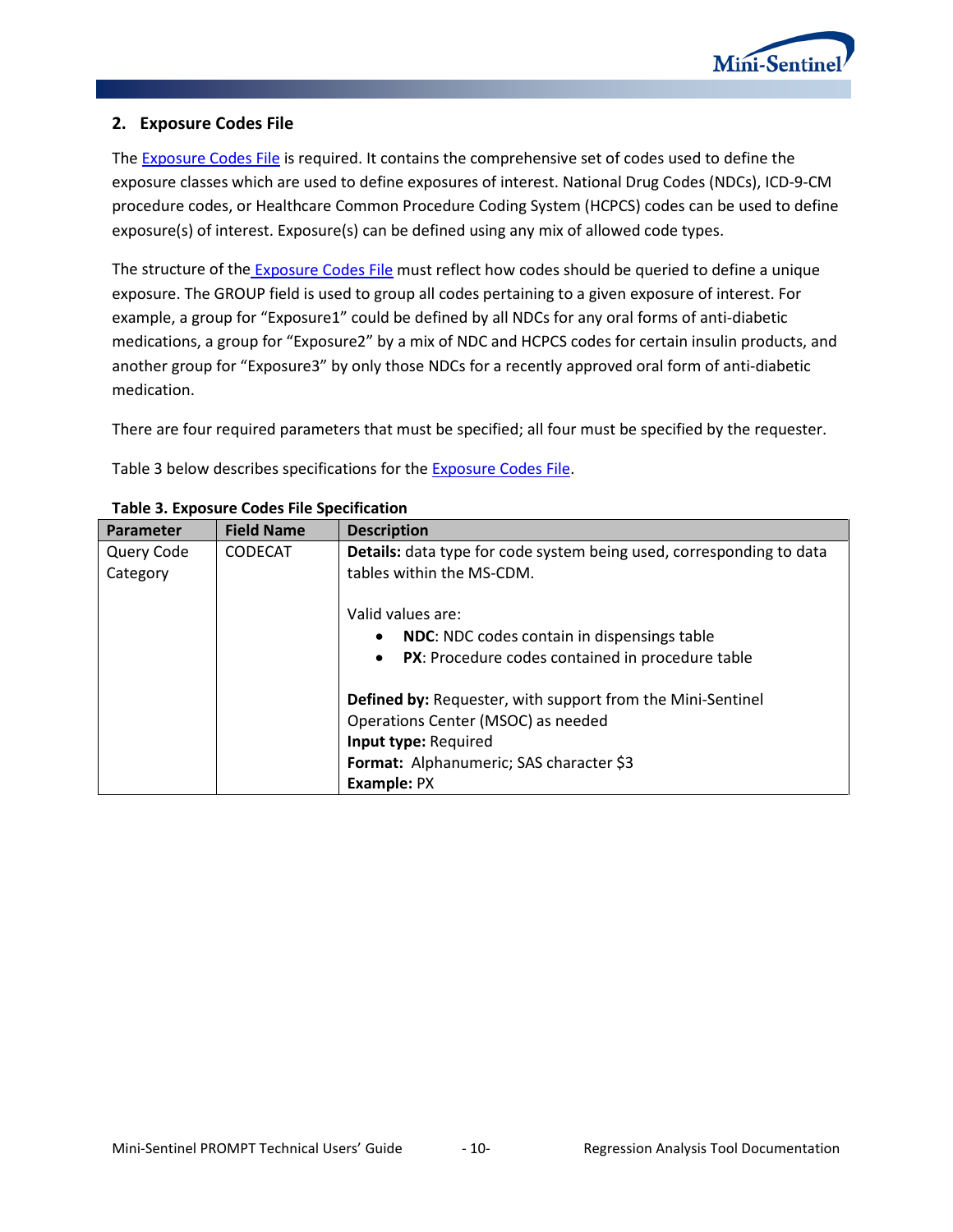

| Parameter   | <b>Field Name</b> | <b>Description</b>                                                   |
|-------------|-------------------|----------------------------------------------------------------------|
| Query Code  | <b>CODETYPE</b>   | Details: type of each procedure and/or drug code value included in   |
| <b>Type</b> |                   | the CODE field (below) of this file.                                 |
|             |                   |                                                                      |
|             |                   | Valid values are:                                                    |
|             |                   | <b>NDC</b>                                                           |
|             |                   | NDC: length inferred from code field                                 |
|             |                   | <b>PX</b>                                                            |
|             |                   | 09: ICD-9-CM procedure<br>$\bullet$                                  |
|             |                   | 10: ICD-10-CM procedure<br>$\bullet$                                 |
|             |                   | 11: ICD-11-CM procedure<br>$\bullet$                                 |
|             |                   | C4: CPT-4 procedure (i.e., HCPCS Level I)<br>٠                       |
|             |                   | HC: HCPCS procedure (i.e., HCPCS Level II)<br>$\bullet$              |
|             |                   | H3: HCPCS Level III procedure<br>$\bullet$                           |
|             |                   | C2: CPT Category II procedure<br>$\bullet$                           |
|             |                   | C3: CPT Category III procedure<br>$\bullet$                          |
|             |                   | Defined by: Requester, with support from the Mini-Sentinel           |
|             |                   | Operations Center (MSOC) as needed                                   |
|             |                   | Input type: Required                                                 |
|             |                   | Format: Alphanumeric; SAS character \$3                              |
|             |                   | Example: C4                                                          |
| Code        | CODE              | Details: NDC and/or procedure code values to be used to define the   |
|             |                   | exposure(s) of interest.                                             |
|             |                   |                                                                      |
|             |                   | Note 1: remove decimal points from the code value.                   |
|             |                   | Note 2: CODETYPE must be consistent with the expected format of the  |
|             |                   | CODE value (e.g., the program will not find any valid matches in the |
|             |                   | data for CODETYPE=PXC4 and a 3-digit code value).                    |
|             |                   | Named by: Requester                                                  |
|             |                   | Input type: Required                                                 |
|             |                   | Format: Alphanumeric; SAS character \$11                             |
|             |                   | <b>Example: 90710</b>                                                |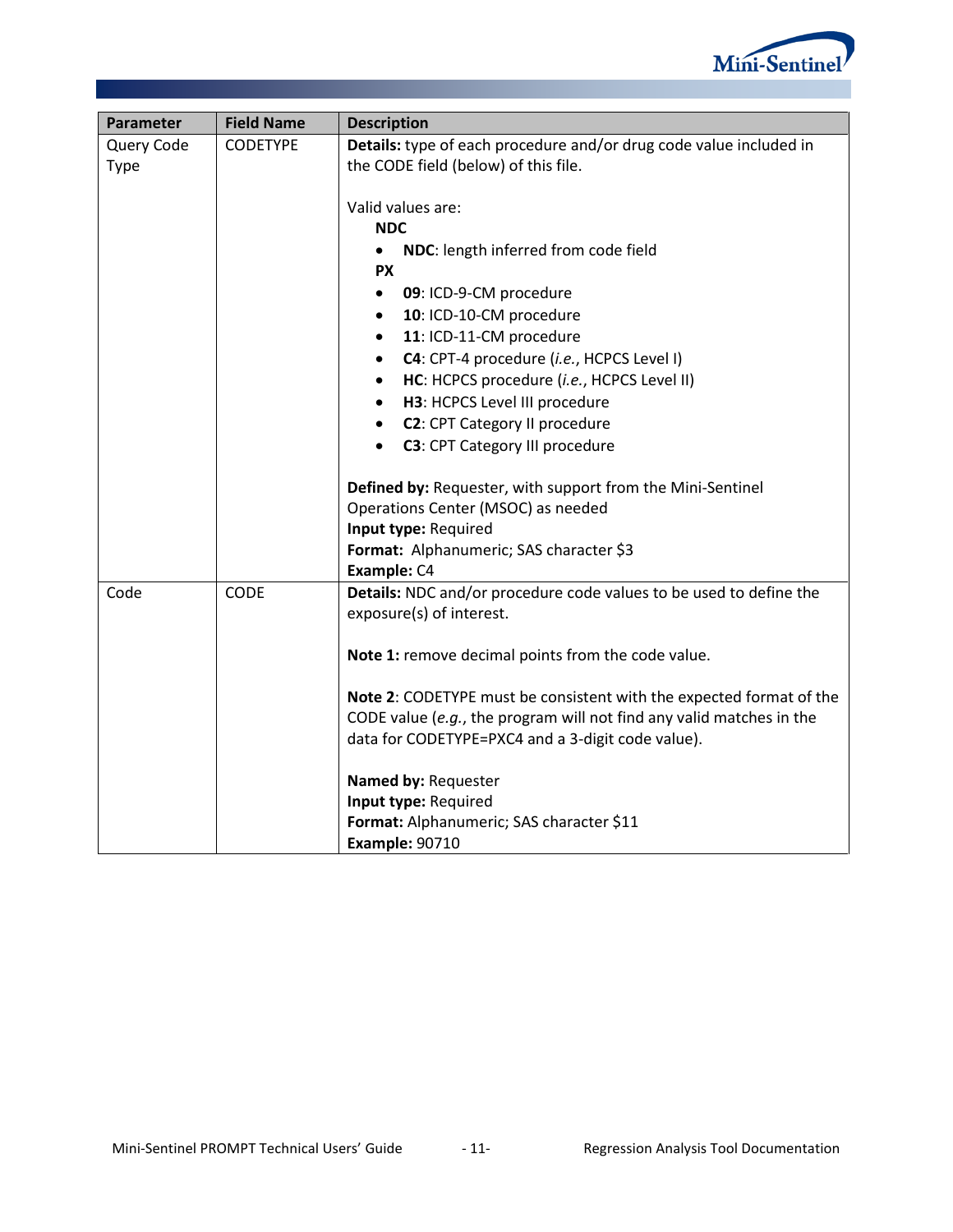

<span id="page-13-0"></span>

| Parameter    | <b>Field Name</b> | <b>Description</b>                                                                                                                                 |
|--------------|-------------------|----------------------------------------------------------------------------------------------------------------------------------------------------|
| Exposure     | <b>CLASS</b>      | Details: label for the exposure class to which the code corresponds.                                                                               |
| <b>Class</b> |                   | Class values may correspond directly to exposures of interest (e.g.<br>MMRV) or to exposure classes that are used together to define a             |
|              |                   | compound exposure of interest (e.g. MMR and V are two separate                                                                                     |
|              |                   | class values that could be used together to define a comparison                                                                                    |
|              |                   | exposure group of MMR+V).                                                                                                                          |
|              |                   | Note 1: remove decimal points from the code value.                                                                                                 |
|              |                   |                                                                                                                                                    |
|              |                   | <b>Note 2: CODETYPE must be consistent with the expected format of the</b><br>CODE value (e.g., the program will not find any valid matches in the |
|              |                   | data for CODETYPE=PXC4 and a 3-digit code value).                                                                                                  |
|              |                   |                                                                                                                                                    |
|              |                   | Note 3: see Section IV.C. For more details on defining compound                                                                                    |
|              |                   | exposure classes (such as MMR+V).                                                                                                                  |
|              |                   | Named by: Requester                                                                                                                                |
|              |                   | Input type: Required                                                                                                                               |
|              |                   | Format: Alphanumeric; SAS character \$10                                                                                                           |
|              |                   | Example: MMRV                                                                                                                                      |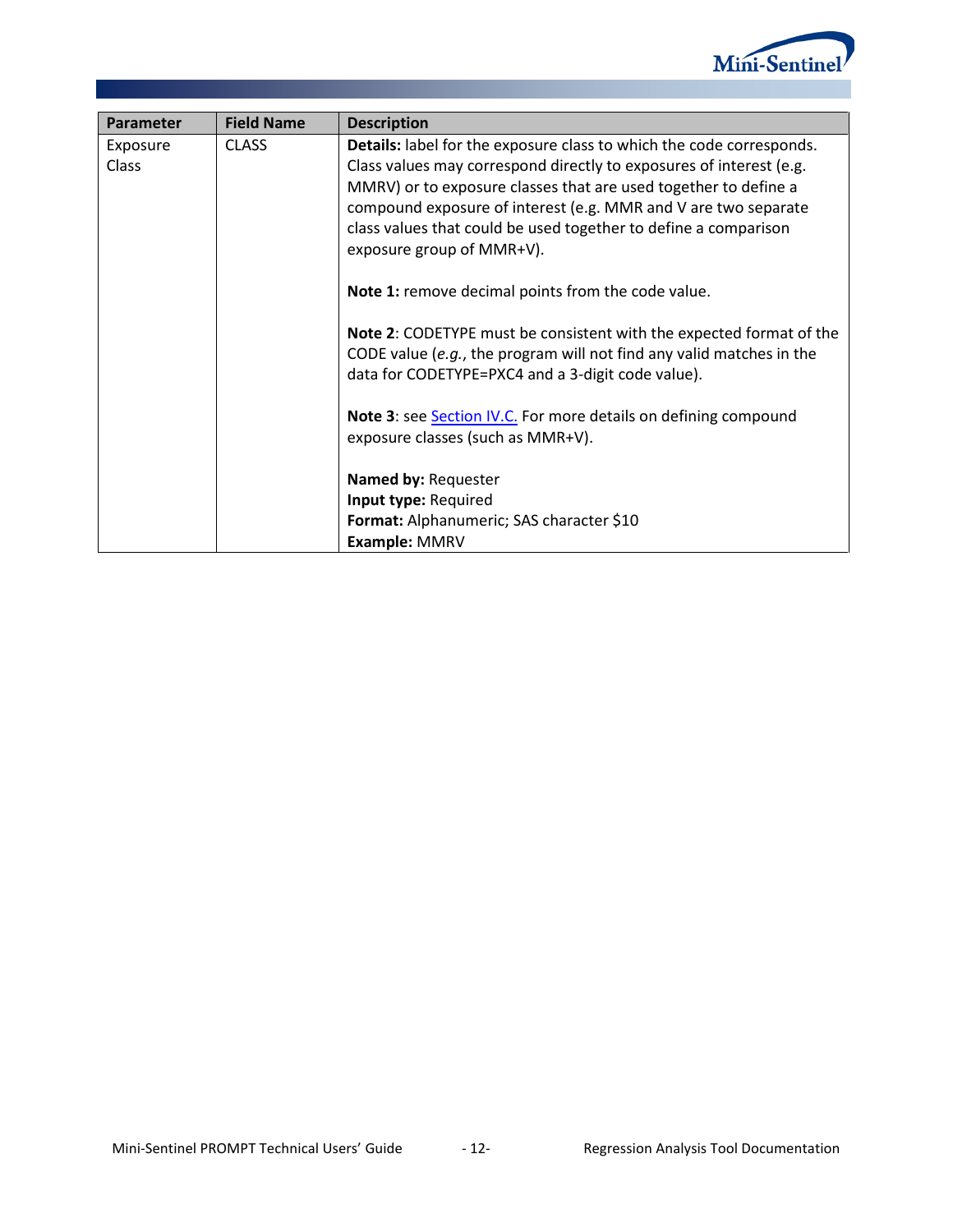

## **3. Exposure Category File**

The **Exposure Category File** is required. It contains the comprehensive list of exposures of interest and comparison exposures and assigns each a numeric code for the purpose of analysis. In most simple analyses, the exposure of interest should be assigned as 1 and the comparison exposure as 0. This assignment can then be used directly by the analysis programs without further modification.

The freedom to assign any codes is to facilitate pulling data for multiple analyses at once. For example, using a sensitivity analyses with alternative exposure definitions. At this time, analysis code requires a binary exposure variable and data pulls with multiple exposure codes will need to be further processed prior to running the analysis.

There are two required parameters that must be specified; both must be specified by the requester.

[Table 4](#page-14-1) describes the specification for the [Exposure Category](#page-13-0) File.

<span id="page-14-0"></span>

|                  | <b>Variable</b> |                                                                         |
|------------------|-----------------|-------------------------------------------------------------------------|
| <b>Parameter</b> | <b>Name</b>     | <b>Description</b>                                                      |
| Class            | <b>CLASS</b>    | Details: standardized name used to refer to a query GROUP for           |
|                  |                 | event(s) of interest to be queried.                                     |
|                  |                 | <b>Note 1:</b> must match a CLASS value from the Exposure Codes File or |
|                  |                 | a variable name defined in the optional                                 |
|                  |                 | assign_compound_exposure() program described in Section IV.C.           |
|                  |                 | Named by: Requester                                                     |
|                  |                 | Input type: Required                                                    |
|                  |                 | Format: Alphanumeric; SAS character \$10; no special characters         |
|                  |                 | (e.g., commas, periods, hyphens, etc) allowed, and underscores          |
|                  |                 | must be used to mark spaces.                                            |
|                  |                 | Example: MMR_V                                                          |
| Name of Event    | EXPANACAT       | Details: contains names of subgroups of event codes in this file.       |
| Subgroup         |                 | This variable is not used by the MP algorithm but it is useful for      |
|                  |                 | tracking purposes.                                                      |
|                  |                 | Named by: Requester                                                     |
|                  |                 | Input type: Required                                                    |
|                  |                 | <b>Format: Numeric</b>                                                  |
|                  |                 | <b>Example: 0</b>                                                       |

<span id="page-14-1"></span>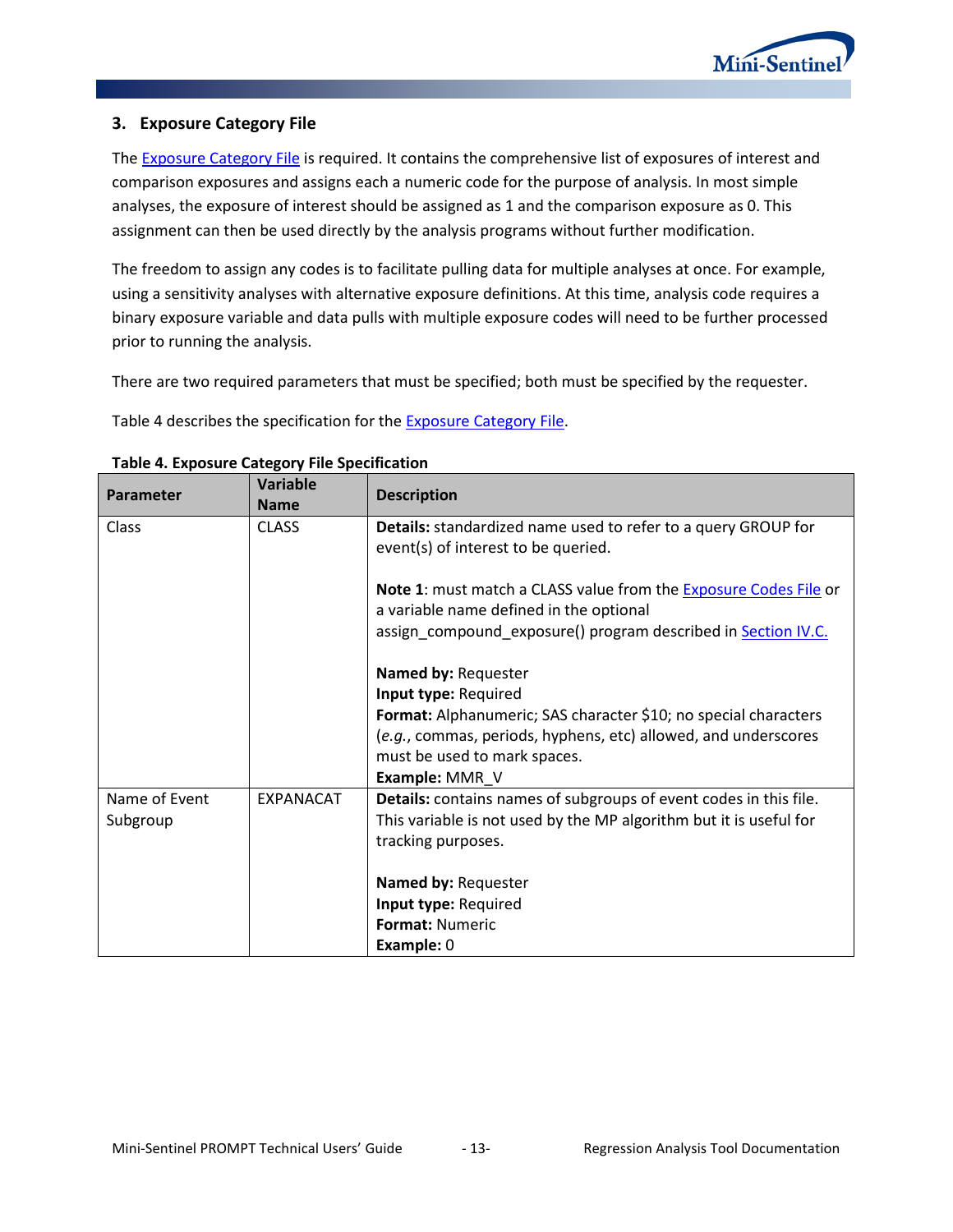# **4. Outcome Codes File**

The **Outcome Codes File** is required. It contains the comprehensive set of codes used to refine the definition of the event(s) of interest. Event(s) of interest can be defined using any mix of ICD-9-CM diagnosis codes.

There are five required parameters that must be specified; four must be specified by the requester.

[Table 5](#page-15-0) contains detailed specifications for the [Outcomes](#page-14-0) File.

| Parameter  | <b>Field Name</b> | <b>Description</b>                                                                               |
|------------|-------------------|--------------------------------------------------------------------------------------------------|
| Outcome    | <b>Num</b>        | Details: numbering system for outcome(s).                                                        |
| Number     |                   |                                                                                                  |
|            |                   | Note: the final analytic data set will contain an outcome variable                               |
|            |                   | named Y_n for every outcome number designated.                                                   |
|            |                   | Named by: Requesting programmer                                                                  |
|            |                   | Input type: Required                                                                             |
|            |                   | Format: Numeric                                                                                  |
|            |                   | Example: 2                                                                                       |
| Query Code | <b>CODECAT</b>    | Details: data type for code system being used, corresponding to data                             |
| Category   |                   | tables within the MS-CDM.                                                                        |
|            |                   |                                                                                                  |
|            |                   | Valid values are:                                                                                |
|            |                   | DX: Diagnosis codes contained in the diagnosis table                                             |
|            |                   |                                                                                                  |
|            |                   | Defined by: Requester, with support from the Mini-Sentinel<br>Operations Center (MSOC) as needed |
|            |                   | Input type: Required                                                                             |
|            |                   | Format: Alphanumeric; SAS character \$2                                                          |
|            |                   | <b>Example: DX</b>                                                                               |
| Query Code | <b>CODETYPE</b>   | Details: type of each procedure and/or drug code value included in the                           |
| Type       |                   | CODE field (below) of this file.                                                                 |
|            |                   |                                                                                                  |
|            |                   | Valid values are:                                                                                |
|            |                   | <b>DX</b>                                                                                        |
|            |                   | 09: ICD-9-CM diagnosis<br>$\bullet$                                                              |
|            |                   | 10: ICD-10-CM diagnosis                                                                          |
|            |                   | 11: ICD-11-CM diagnosis<br>$\bullet$                                                             |
|            |                   | Defined by: Requester, with support from the Mini-Sentinel                                       |
|            |                   | Operations Center (MSOC) as needed                                                               |
|            |                   | Input type: Required                                                                             |
|            |                   | Format: Alphanumeric; SAS character \$2                                                          |
|            |                   | Example: C4                                                                                      |

<span id="page-15-0"></span>**Table 5. Outcome Codes File Specification**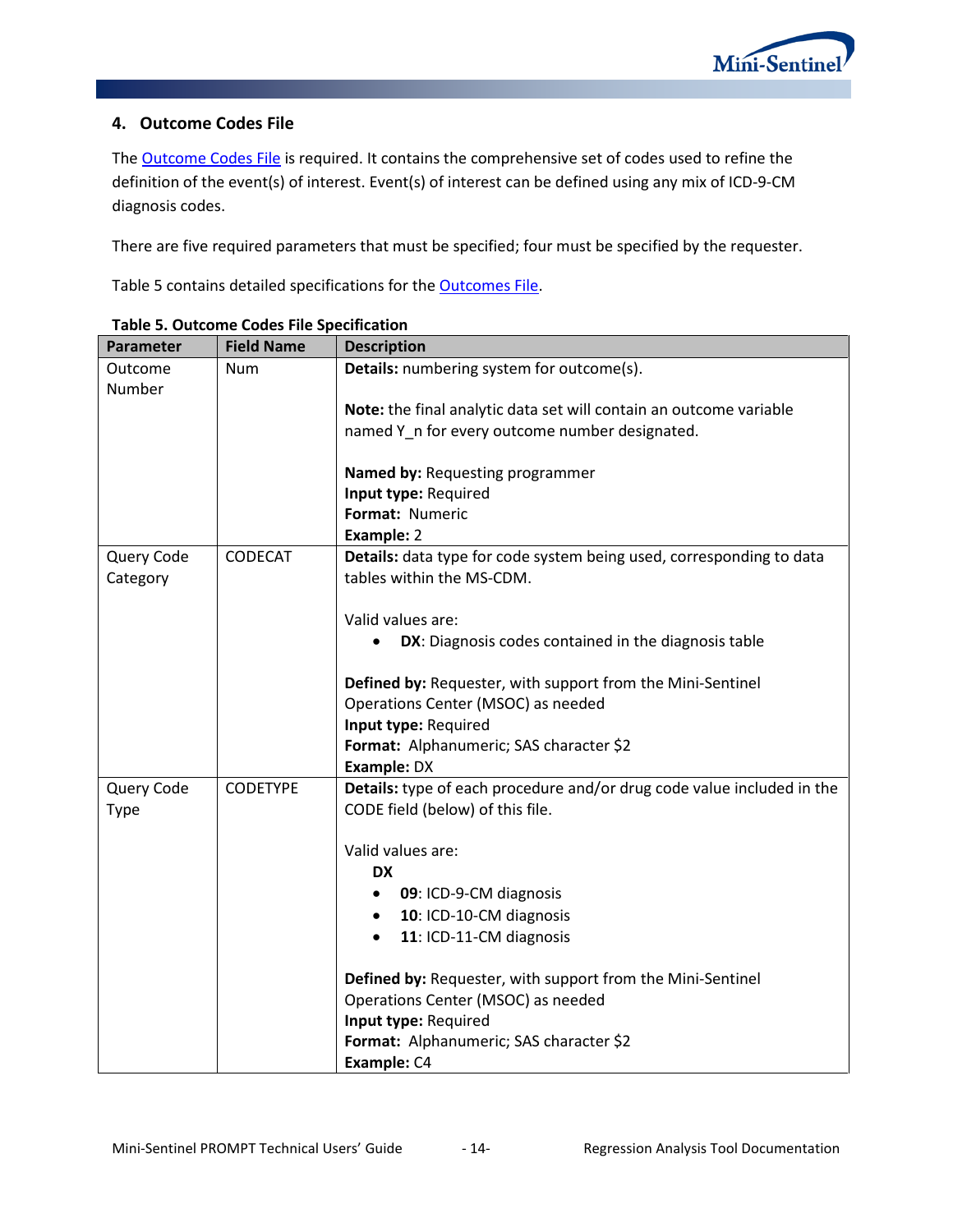

| Parameter | <b>Field Name</b> | <b>Description</b>                                                                                                                                                                               |
|-----------|-------------------|--------------------------------------------------------------------------------------------------------------------------------------------------------------------------------------------------|
| Code      | <b>CODE</b>       | <b>Details:</b> Diagnosis code values to be used to define the outcome(s) of<br>interest.                                                                                                        |
|           |                   | Note 1: remove decimal points from the code value.                                                                                                                                               |
|           |                   | Note 2: CODETYPE must be consistent with the expected format of the<br>CODE value (e.g., the program will not find any valid matches in the<br>data for CODETYPE=PXC4 and a 3-digit code value). |
|           |                   | Named by: Requester                                                                                                                                                                              |
|           |                   | Input type: Required                                                                                                                                                                             |
|           |                   | Format: Alphanumeric; SAS character \$11                                                                                                                                                         |
|           |                   | <b>Example: 90710</b>                                                                                                                                                                            |
| Outcome   | <b>CLASS</b>      | Details: a label to identify the outcome of interest to which the code                                                                                                                           |
| Class     |                   | corresponds.                                                                                                                                                                                     |
|           |                   | <b>Named by: Request Programmer</b>                                                                                                                                                              |
|           |                   | Input type: Required                                                                                                                                                                             |
|           |                   | Format: Alphanumeric; SAS character \$1                                                                                                                                                          |
|           |                   | <b>Example:</b> F (represents fever)                                                                                                                                                             |

#### <span id="page-16-0"></span>**5. Outcome Windows File**

The [Outcome Windows File](#page-16-0) is required. It is used to specify the risk windows, as measured in days from the member's index date, for outcome events and exclusion events. Outcome events are the events of interest under surveillance. Exclusion events are the same outcome (e.g. fever), but occurring in a time period that disqualifies the exposure from being included in the analysis. For example, a child with a history of seizures prior to vaccination could be excluded from an analysis on the rate of seizures after vaccination through setting the exclusion window.

Additionally, the care setting of outcomes can be specified for events and exclusions separately. For example, the outcome of interest could be seizures occurring in an inpatient setting (settings: inpatient or emergency room) while history of seizures could be determined from any general care setting (settings: inpatient, emergency room, or ambulatory)

There are seven required parameters that must be specified; all of which must be specified by the requester.

<span id="page-16-1"></span>[Table 6](#page-16-1) contains detailed specifications for the [Outcome Windows File.](#page-16-0)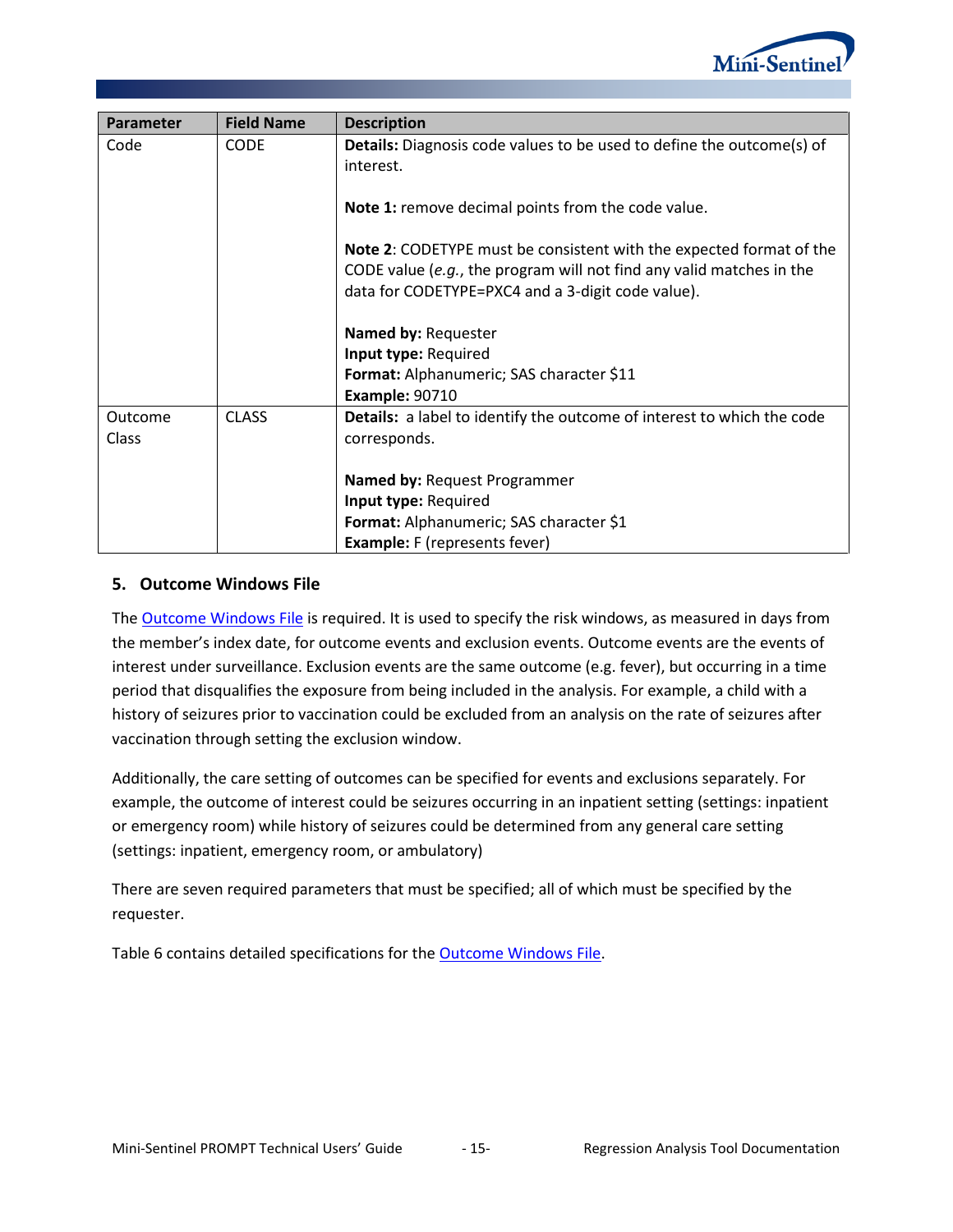

|                           | Table 6. Outcome windows File Specification |                                                          |
|---------------------------|---------------------------------------------|----------------------------------------------------------|
| Parameter                 | <b>Variable Name</b>                        | <b>Description</b>                                       |
| <b>Outcome Number</b>     | <b>NUM</b>                                  | Details: standardized name used to refer to a query      |
|                           |                                             | GROUP for exposure(s) of interest to be queried.         |
|                           |                                             |                                                          |
|                           |                                             | Note: must match NUM values from the Outcomes            |
|                           |                                             | File.                                                    |
|                           |                                             |                                                          |
|                           |                                             | Named by: Request programmer                             |
|                           |                                             | Input type: Required                                     |
|                           |                                             | <b>Format: Numeric</b>                                   |
|                           |                                             | Example: 1                                               |
| <b>Exclusion Window</b>   | EXCL_L                                      | Details: left endpoint of exclusion window, measured     |
| <b>Begin</b>              |                                             | in days from the index date.                             |
|                           |                                             |                                                          |
|                           |                                             | Note 1: endpoints are included the risk window.          |
|                           |                                             |                                                          |
|                           |                                             | Defined by: Requester                                    |
|                           |                                             |                                                          |
|                           |                                             | Input type: Required                                     |
|                           |                                             | Format: Numeric                                          |
|                           |                                             | <b>Example: -180 (Exclusion window begins 180 days</b>   |
|                           |                                             | prior to index date.)                                    |
| <b>Exclusion Window</b>   | EXCL_U                                      | Details: right endpoint of exclusion window, measured    |
| End                       |                                             | in days from the index date.                             |
|                           |                                             |                                                          |
|                           |                                             | Named by: Requester                                      |
|                           |                                             | Input type: Required                                     |
|                           |                                             | Format: Numeric                                          |
|                           |                                             | <b>Example:</b> 0 (The most recent date in the exclusion |
|                           |                                             | window is the index date.)                               |
| <b>Exclusion Settings</b> | EXCL_SET                                    | Details: contains the care settings considered for the   |
|                           |                                             | exclusion outcomes. The following are valid entries; all |
|                           |                                             | entries must be quoted, separated by a space, and        |
|                           |                                             | contained within parentheses:                            |
|                           |                                             |                                                          |
|                           |                                             | IP: inpatient hospital stays                             |
|                           |                                             |                                                          |
|                           |                                             | IS: non-acute institutional stays<br>٠                   |
|                           |                                             | ED: emergency department visits                          |
|                           |                                             | AV: ambulatory visits                                    |
|                           |                                             | OA: other ambulatory visits                              |
|                           |                                             |                                                          |
|                           |                                             | Defined by: Requester                                    |
|                           |                                             | Input type: Optional                                     |
|                           |                                             | Format: Alphanumeric; SAS character \$26.                |
|                           |                                             | Example: ('AV','OA','IP','ED')                           |

# **Table 6. Outcome Windows File Specification**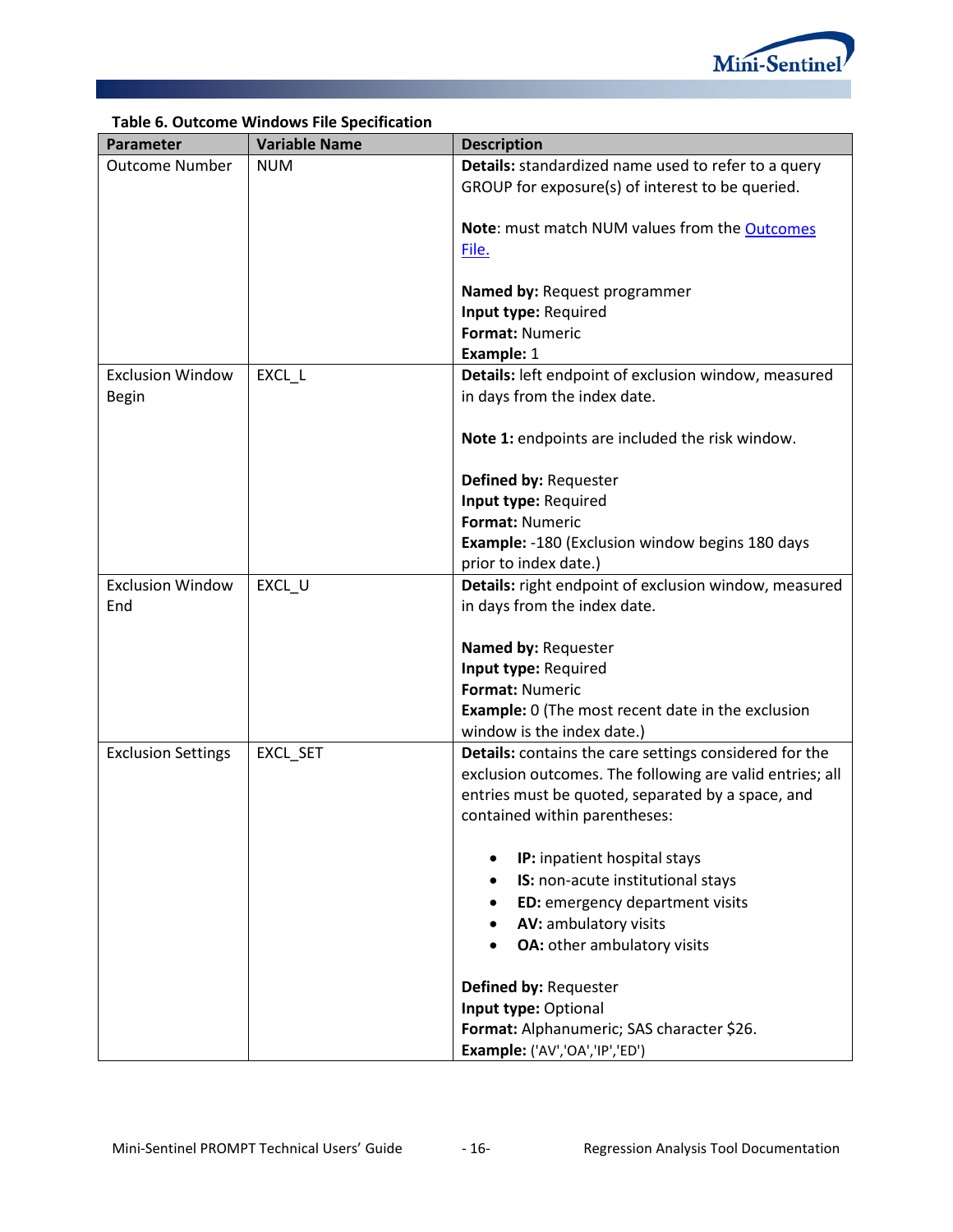

| <b>Parameter</b>        | <b>Variable Name</b> | <b>Description</b>                                        |
|-------------------------|----------------------|-----------------------------------------------------------|
| <b>Event Window</b>     | EVT L                | Details: left endpoint of event risk window, measured     |
| <b>Begin</b>            |                      | in days from the index date.                              |
|                         |                      | Note 1: endpoints are included the risk window.           |
|                         |                      | Defined by: Requester                                     |
|                         |                      | Input type: Required                                      |
|                         |                      | Format: Numeric                                           |
|                         |                      | <b>Example:</b> 7 (Events occurring on the 7th through    |
|                         |                      | EVT_U day after the index date will be identified.)       |
| <b>Event Window End</b> | EVT U                | Details: right endpoint of event risk window,             |
|                         |                      | measured in days from the index date.                     |
|                         |                      |                                                           |
|                         |                      | Named by: Requester<br>Input type: Required               |
|                         |                      | Format: Numeric                                           |
|                         |                      | <b>Example:</b> 10 (Events occurring on EVT_L through the |
|                         |                      | 10th day after the index date will be identified.)        |
| <b>Event Settings</b>   | EVT_SET              | Details: contains the care settings considered for the    |
|                         |                      | outcome events. The following are valid entries; all      |
|                         |                      | entries must be quoted, separated by a space, and         |
|                         |                      | contained within parentheses:                             |
|                         |                      |                                                           |
|                         |                      | IP: inpatient hospital stays                              |
|                         |                      | IS: non-acute institutional stays<br>$\bullet$            |
|                         |                      | ED: emergency department visits<br>$\bullet$              |
|                         |                      | AV: ambulatory visits<br>$\bullet$                        |
|                         |                      | OA: other ambulatory visits                               |
|                         |                      | Defined by: Requester                                     |
|                         |                      | Input type: Optional                                      |
|                         |                      | Format: Alphanumeric; SAS character \$26.                 |
|                         |                      | Example: ('IP','ED')                                      |

## <span id="page-18-0"></span>**6. Age Groups File**

The [Age Groups File](#page-18-0) is required. This table lists all of the age categories, as determined by the main program Age Stratification parameter, to be kept in the final analytic table.

There is one required parameters that must be specified; it must be specified by the requester.

<span id="page-18-1"></span>[Table 7](#page-18-1) contains detailed specifications for the [Age Group](#page-18-0) File.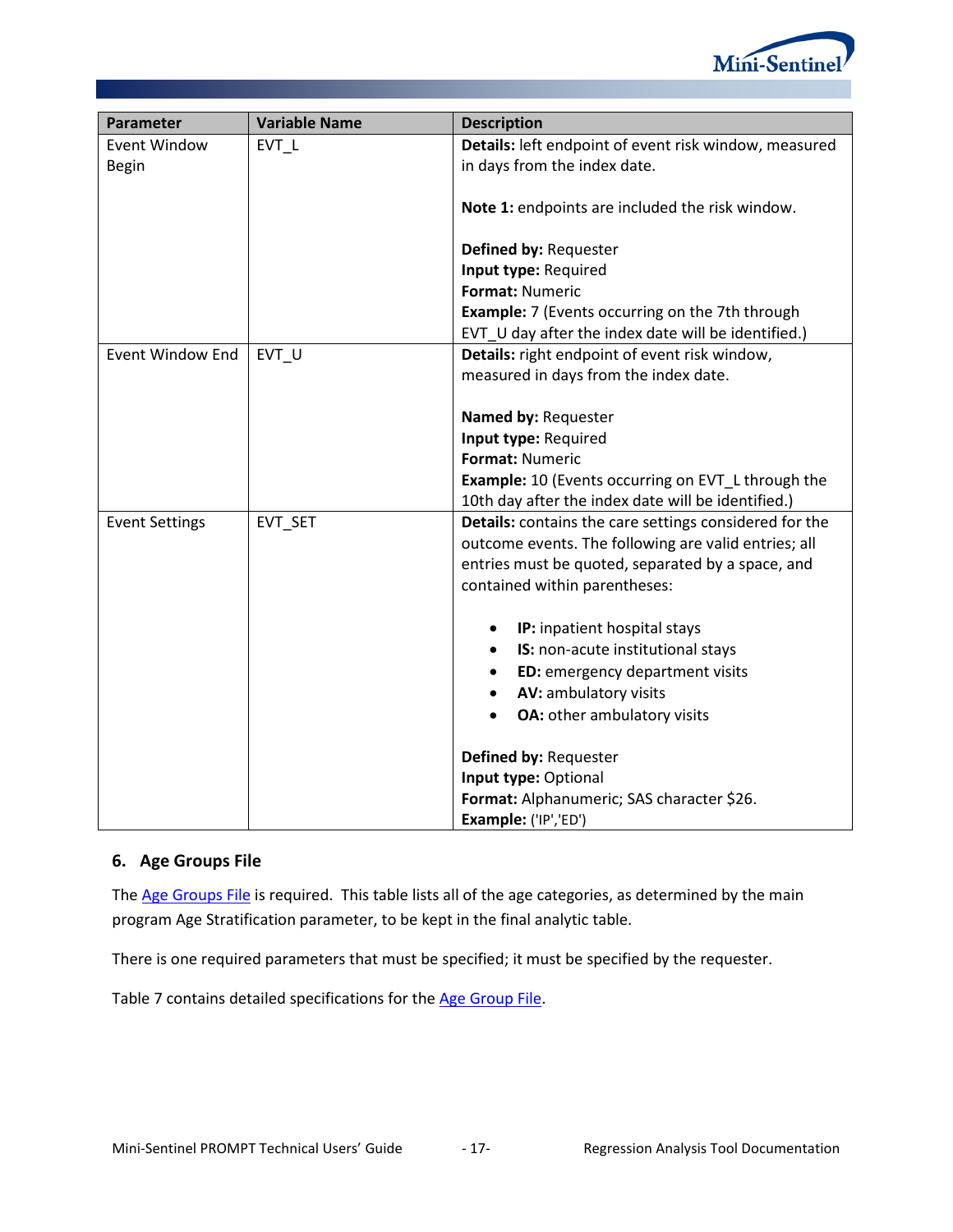

| Parameter   | <b>Variable Name</b> | <b>Description</b>                                                            |
|-------------|----------------------|-------------------------------------------------------------------------------|
| Name of Age | AGECAT               | <b>Details:</b> standardized name used to refer to a query GROUP for          |
| Group       |                      | exposure(s) of interest to be queried.                                        |
|             |                      | Note: must match values created by MS AGESTRAT macro in                       |
|             |                      | accordance with AGESTRAT value from the main program.                         |
|             |                      | Named by: Requester                                                           |
|             |                      | Input type: Required                                                          |
|             |                      | <b>Format:</b> Alphanumeric; SAS character \$10; no special characters (e.g., |
|             |                      | commas, periods, hyphens, etc) allowed, and underscores must be               |
|             |                      | used to mark spaces.                                                          |
|             |                      | Example:17m-19m                                                               |

# **Table 7. Age Groups File Specification**

## <span id="page-19-0"></span>**C. COMPOUND EXPOSURES**

The exposure codes file is used to indicate the exposure status of each individual to a product class. In many cases a product class will directly correspond to an exposure of interest (e.g. receipt of MMRV vaccine). However, there are times when a combination of exposures will define a natural exposure group of interest (e.g. a natural comparison to receipt of MMRV vaccine is concurrent receipt of MMR and V vaccines). In this case we call the exposure a compound exposure.

To facilitate compound exposures a SAS macro entitled assign\_compound\_exposure is used within the program. The use of this macro is optional. In cases in which the requestor has indicated a compound exposure is of interest or needed for comparison, the requesting programmer can program a macro by this name and define compound exposures in terms of the individual exposure classes defined by the [exposure codes file.](#page-11-0) The requesting programmer should include the macro definition in SAS after the main program has been defined, so that the default macro of the same name is overloaded.

See [Section VIII](#page-22-0) for an example of the assign\_compound\_exposure macro.

# **VI. DATASET CREATION PROGRAM STEPS**

The general program steps are:

- 1. Process the six input files
- 2. Exposures: Extract medical claims from the diagnosis and procedure files
- 3. Exposures: Extract drug claims from the outpatient pharmacy file
- 4. Exposures: Combine exposure records into one table and add subject demographics (age at index date and sex)
- 5. Cohort: limit exposure records to age of interest, roll-up to one record per exposure index-date, define compound exposures and code final exposures of interest
- 6. Outcomes: Extract medical claims from the diagnosis and procedure files
- 7. Outcomes: Flag exclusion and events for each exposure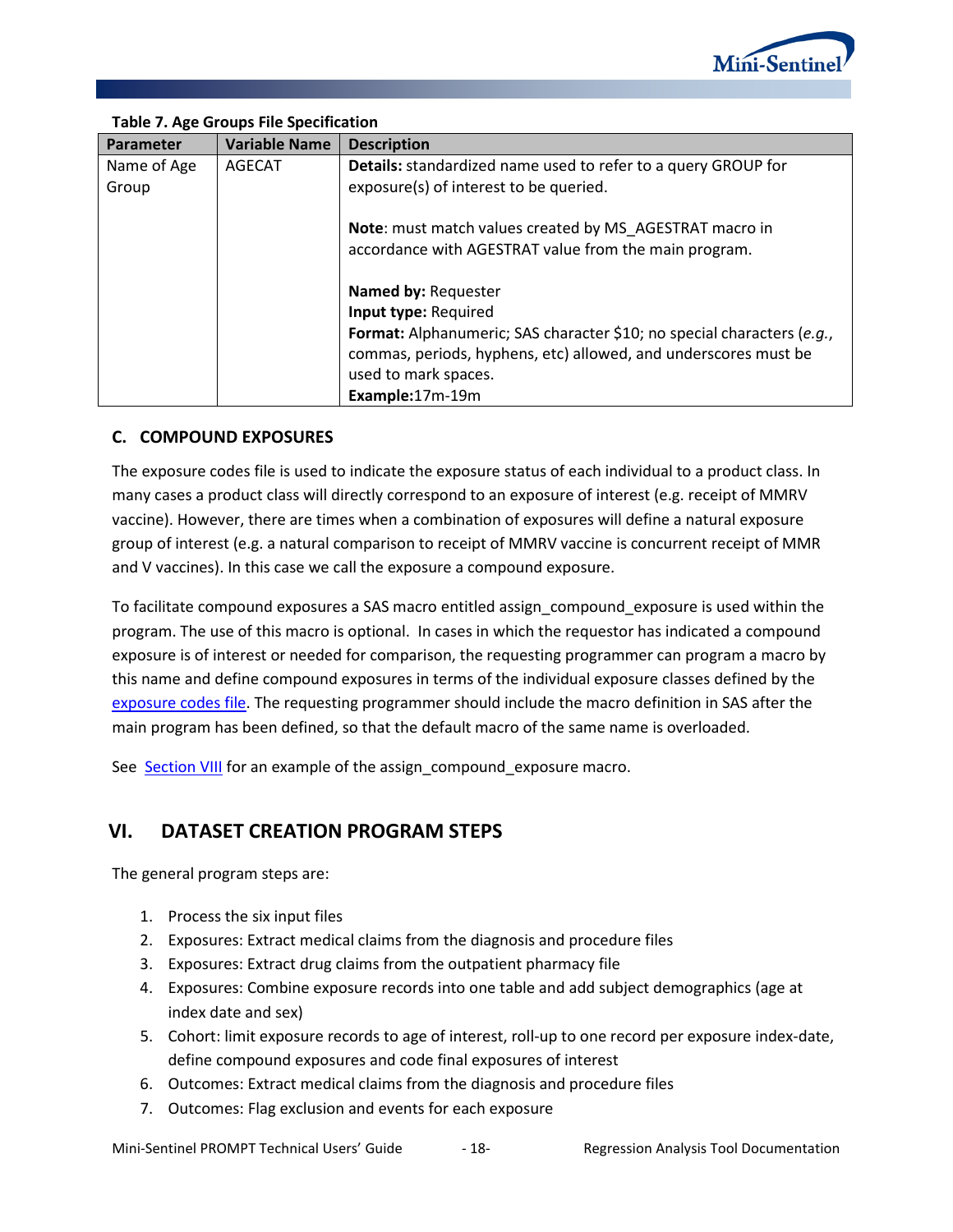

- 8. Stage the records into the final analytic dataset format
- <span id="page-20-2"></span>9. Aggregate data by strata (age, sex, and outcome exclusion/event status)

# **VII. DATASET CREATION PROGRAM EXECUTION**

When implementing query programs within the MSDD, the Mini-Sentinel Operations Center (MSOC) uses a uniform folder structure across Data Partners to facilitate communications between MSOC and Data Partners and to streamline file management.

Each request distributed by MSOC is assigned a unique Request ID. Upon receipt of the request, Data Partners create a folder named after the Request ID and several subfolders to organize program inputs and outputs. One of the folders contains output to be sent to MSOC and another contains intermediate files that remain with the Data Partner, but could be used to facilitate follow-up queries if necessary. Appropriate retention policies apply.

[Table 8](#page-20-1) defines the local environment variables that must be initialized by the user to execute the program (*i.e.*, defined by the Data Partner prior to execution of the program). Please note that these values cannot be left blank. Each Data Partner is required to enter user inputs at the beginning of the SAS Program sent with each request. These inputs are unique to each Data Partner.

| Label                        | <b>Field Name</b> | <b>Description</b>                                           |
|------------------------------|-------------------|--------------------------------------------------------------|
| Data Partner ID              | <b>DPID</b>       | Enter the two character partner ID.                          |
| Site ID of Data Partner      | <b>SITEID</b>     | Enter the two character Site ID.                             |
| Demographics Table Name      | <b>DEMTABLE</b>   | Enter the name of the MSCDM Demographics table.              |
| <b>Dispensing Table Name</b> | <b>DISTABLE</b>   | Enter the name of the MSCDM Dispensing table.                |
| Diagnosis Table Name         | <b>DIATABLE</b>   | Enter the name of the MSCDM Diagnosis table.                 |
| Procedures Table Name        | <b>PROCTABLE</b>  | Enter the name of the MSCDM Procedures table.                |
| Label                        | <b>Field Name</b> | <b>Description</b>                                           |
| Input file folder            | <b>INFOLDER</b>   | Enter the path where the input files will be saved.          |
| Output file folder           | <b>MSOC</b>       | Enter the path where the shared output tables will be saved. |
| Dataset file folder          | <b>DPLOCAL</b>    | Enter the path where the local SAS datasets will be saved.   |
| Libname of the MSCDM         | <b>INDATA</b>     | Enter the path where the MSCDM data is saved.                |

#### <span id="page-20-1"></span>**Table 8. Environment Variable Definitions**

# <span id="page-20-0"></span>**VIII. DATASET CREATION OUTPUT TABLES**

One aggregate output table is always created by the modular program and output in .sas7bdat format to the output file folder. A second [individual](#page-6-1) level output table is created optionally, if the individual [creation level](#page-6-1) argument is set to Y, and output in .sas7bdat format to the dataset file folder. Tables are named based o[n environment variables](#page-20-2) and [program arguments.](#page-6-1) In terms of SAS environment variables, the aggregate output table is named: &DPID.&SITEID.\_&ANASET\_PREFIX.\_m3anaset\_&ANADAY.\_ag and the optional individual level table is named similarly but without the \_ag suffix.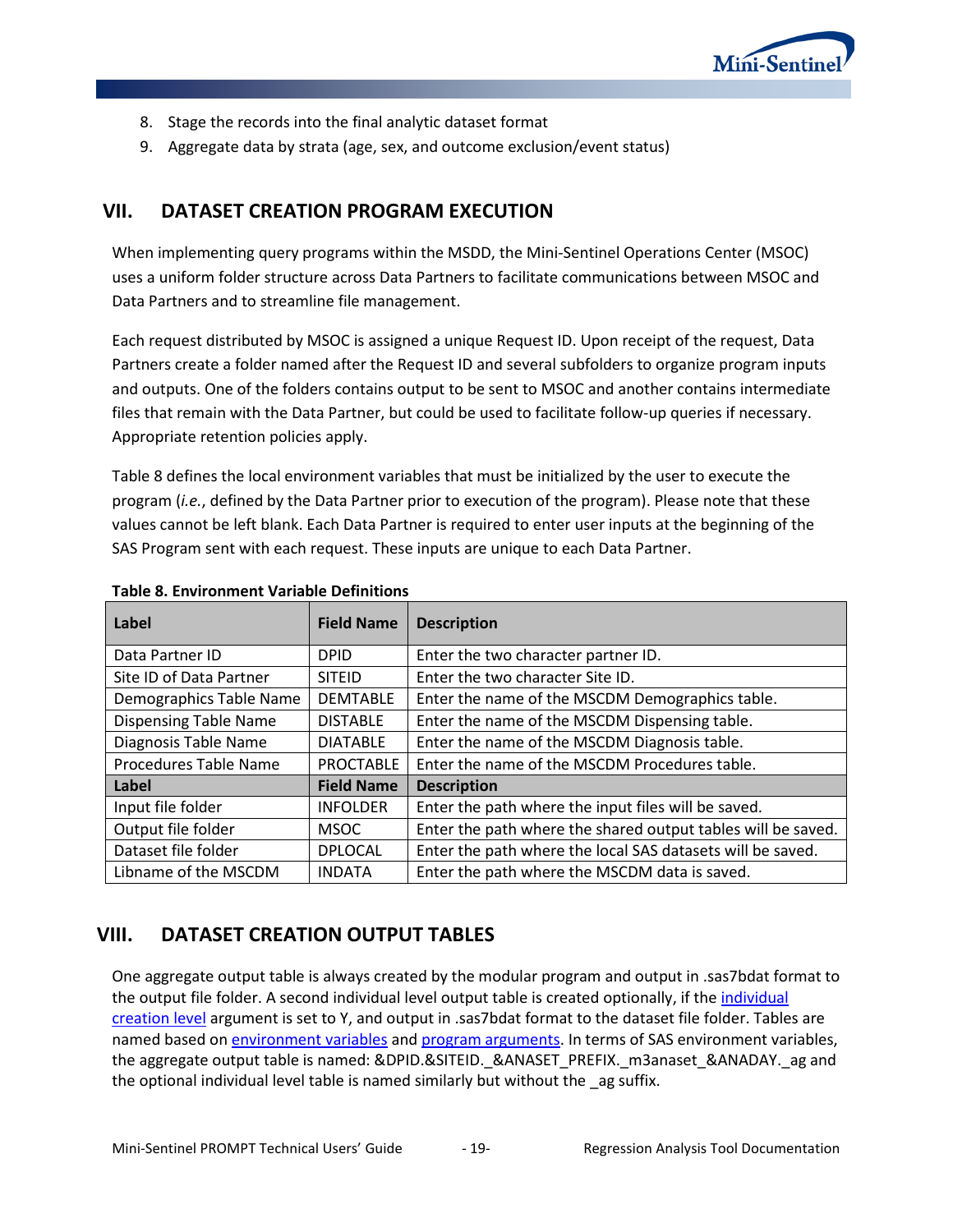

|             | Analysis Program (required for relative difference analyses): |                 |     |  |  |        |          |      |       |     |                         |  |
|-------------|---------------------------------------------------------------|-----------------|-----|--|--|--------|----------|------|-------|-----|-------------------------|--|
| <b>DPID</b> | <b>SITEID</b>                                                 | <b>AgeGroup</b> | Sex |  |  | 1 Excl | $\cdots$ | Excl | N Obs | Obs | $\bullet\bullet\bullet$ |  |
| НM          | GHC                                                           | $11m-12m$       |     |  |  |        | $\cdots$ |      | 100   | 100 |                         |  |
| НM          | GHC                                                           | $11m-12m$       |     |  |  |        | $\cdots$ |      |       |     | $\cdots$                |  |

# **Aggregate Output Table: per specification required of the Analysis Module 3 (Regression) Sequential**

Interpretation of the aggregate output table: This table is the stratified aggregation of the individual level output table (across PatID-IndexDate pairs). N\_obs and obs\_t represent the total number of observations and exposure days within each stratum. In this example the exposure is a vaccine (one time exposure) and thus each observation contributes one exposure day (N\_obs=obs\_t).

The stratification variables are: AgeGroup, Sex, X (Exposure Code), S, and Y\_1\_Excl ... Y\_n\_Excl (an exclusion flag for each event). The per strata summary variables are: N\_obs (number of observations), Obs t (total days exposed), and Y  $1 ... Y$  n (total number of events).

The first line of the above table indicates that among 11-12 month old girls vaccinated with the comparison vaccines (X=0 indicates MMR+V) at HM-GHC, with no events during the exclusion window for any outcome of interest, and entering the analysis on the  $7<sup>th</sup>$  study day there was one outcome event of type 1 (Seizure) and no outcome events of any other type (Y\_2 ... Y\_n) out of the 100 one-time exposures. The second line indicates that among a similar set of children (age-sex-exposure) there were 5 vaccinations for which the recipient had a history of seizure (Y\_Excl\_1=1) and no outcome events of any type  $(Y_1... Y_n = 0)$ .

#### **Individual Level Output Table: per specification required of the Analysis Module 3 (Regression) Sequential Analysis Program (required for risk difference analysis)**

| <b>DPID</b> | <b>SITEID</b> | <b>AgeGroup</b> | Sex | v | PatID            | <b>IndexDate</b> | startDav | startWeek | Obs. | Y 1 Excl | $\mathbf{v}$ | $$       | Y n Excl | Yn |
|-------------|---------------|-----------------|-----|---|------------------|------------------|----------|-----------|------|----------|--------------|----------|----------|----|
| HM          | <b>GHC</b>    | $11m -$         |     | 0 | XXX1             | 10/19/2001       |          |           |      | υ        | 0            | $\cdots$ | U        | U  |
|             |               | 12 <sub>m</sub> |     |   |                  |                  |          |           |      |          |              |          |          |    |
| НM          | <b>GHC</b>    | $11m -$         |     | 0 | XXX <sub>2</sub> | 10/20/2001       |          |           |      |          | 0            |          | U        |    |
|             |               | 12 <sub>m</sub> |     |   |                  |                  |          |           |      |          |              |          |          |    |

Interpretation of the individual level output table: This table contains one record per PatID-IndexDate pair identified for the cohort. The variable startDay is the indexDate translated to the day of study timescale (i.e. where the anaStart parameter corresponds to day 1). The startWeek variable has been added to facilitate uptake diagnostics at a scale likely to be more refined than typical analysis plans. For each of the outcome event types (numbered in the Outcome Code and Outcome Windows Files) there are two indicator variables, one if an outcome was observed in the exclusion window, relative to the indexDate, (Y\_Excl\_#) and one if an outcome was observed in the risk window, relative to the indexDate (Y\_#). Records with an exclusion flagged will not be included in the sequential analysis of the corresponding outcome. In this example the exposure is a vaccine (one time exposure) and thus obs\_t equals 1 for each observation.

For the purposes of aggregation, the start time (S) is reported as the last day within the analysis period the observation entered the data set. (For example, startdays 5 and 6 are recorded as 7 when the sequential analysis has been occurring weekly.) The values of the S variable correspond to study days of looks stated in the Analysis Plan File and are reported in the aggregated output table that will be returned to the MSOC.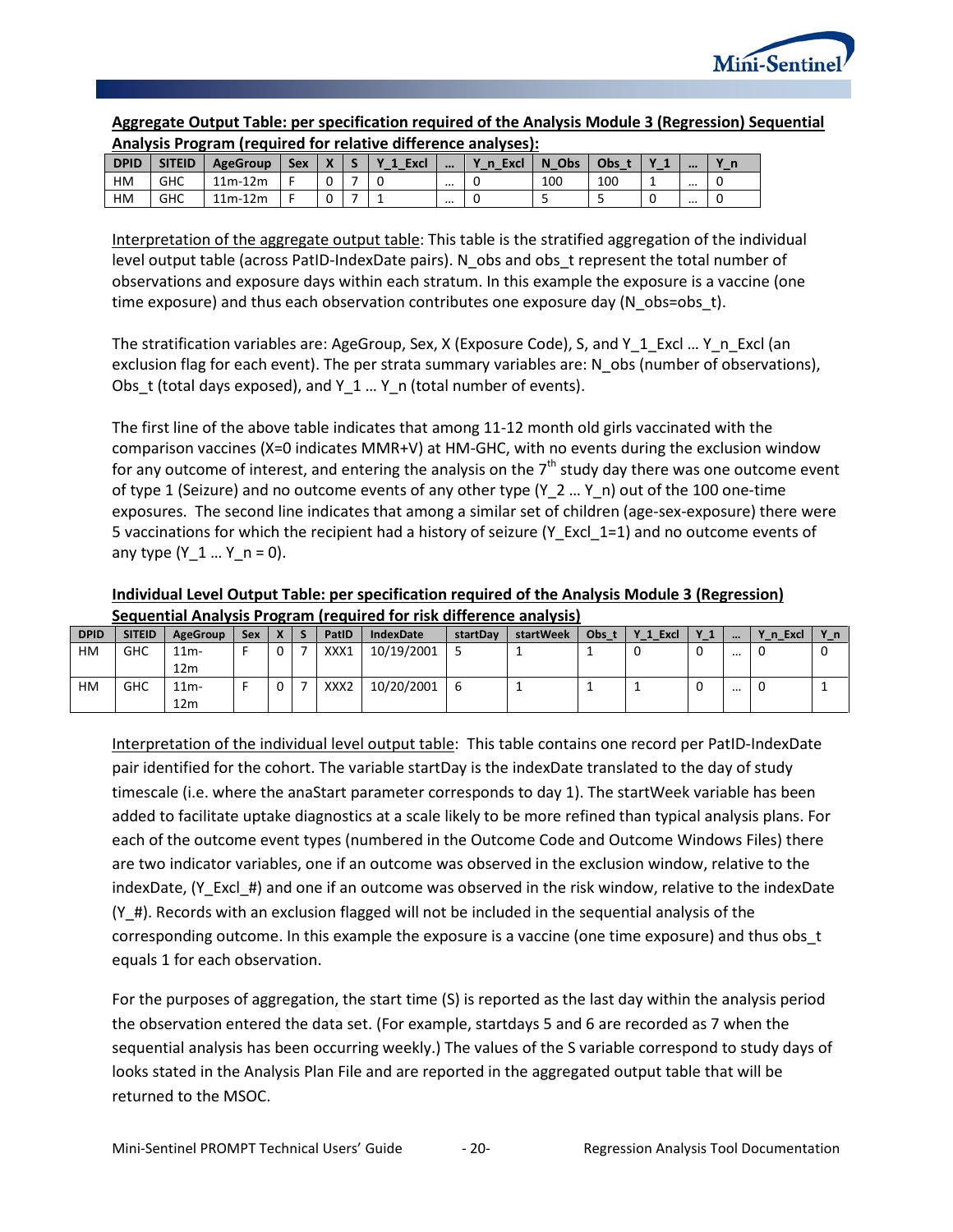

# <span id="page-22-0"></span>**IX. DATASET CREATION PROGRAM EXAMPLE**

Tables 9-14 below show partially-populated examples of the Analysis Plan, Exposure Codes, Exposure Category, Outcome Codes, Outcome Windows, and Age Groups Files used to create the aggregate output table described in **Section VII:** 

#### **Table 9. Examples of [Analysis Plan](#page-10-0) File**

| Look | <b>StopDay</b> |
|------|----------------|
|      |                |
|      | 14             |
|      |                |
| 52   | 364            |

This example of an analysis plan corresponds to pulling the 52<sup>nd</sup> weekly analysis (looks 1 through 52 with stopDay increasing by 7 between each look).

#### **Table 10. Example of [Exposure Codes File](#page-11-0)**

| Code     | <b>CodeCat</b> | CodeType   | <b>Class</b> |
|----------|----------------|------------|--------------|
| 90710    | РX             | C4         | <b>MMRV</b>  |
| 9948     | РX             | 07         | <b>MMR</b>   |
| 00064826 | <b>NDC</b>     | <b>NDC</b> |              |

#### **Table 11. Example of [Exposure Category](#page-13-0) File**

| <b>Class</b> | <b>ExpAnaCat</b> |
|--------------|------------------|
| MMRV         |                  |
| MMR V        | U                |

#### **Table 12. Example of [Outcome Codes](#page-14-0) File**

| Code  | <b>CodeCat</b> | CodeType | <b>Class</b> | <b>Num</b> |
|-------|----------------|----------|--------------|------------|
| 780.6 | DX             | 09       |              |            |
| 345   | DX             | 09       |              |            |
| 780.3 | DX             | 09       |              |            |

#### **Table 13. Example of [Outcome Windows](#page-16-0) File**

| <b>Num</b> | Excl 1 | Excl U | Excl Set              | <b>Evt</b> | Evt U | Evt Set               |
|------------|--------|--------|-----------------------|------------|-------|-----------------------|
|            | $-180$ |        | ('AV','OA','IP','ED') |            | 10    | ('IP', 'ED')          |
|            | -5     |        | ('AV','OA','IP','ED') |            |       | ('AV','OA','IP','ED') |

#### **Table 14. Example of [Age Groups File](#page-18-0)**

| <b>AgeCat</b> |
|---------------|
| 11m-12m       |
| 13m-14m       |
| 15m-16m       |
| 17m-19m       |
|               |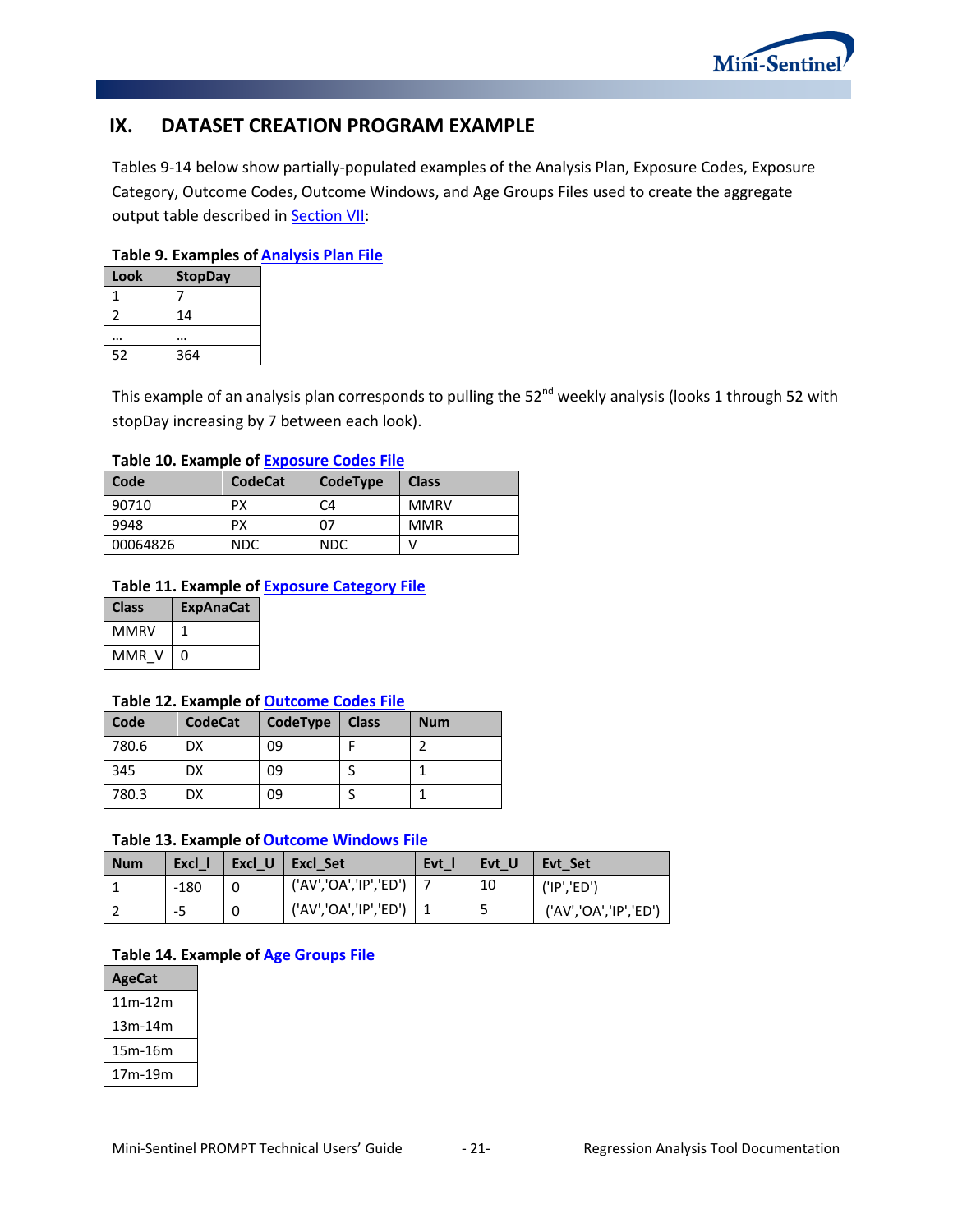

In this example, the requester additionally specified the following parameters to be used:

- The individual level output table should be saved at the local DP site (e.g. risk difference sequential analyses will be performed subsequently)
- The sequential analysis period begins on 06 September 2005
- The current analysis queries the first 2,685 days of the ongoing surveillance period
- The results should be stratified according to the following age groups: 11-12,13-14,15- 16,17-19 months
- The exposure classes MMR and V should be combined into one exposure group of interest labeled MMRV.

For this request, the compound exposure definition requires an additional piece of code to be written by the request programmer, as follows:

```
%macro assign_compound_exposure();
```

```
 *define new exposure class;
MMR_V=0;
if (MMR=1 & V=1) then do;
       MMR_V = 1;MMR = 0;V=0;end;
```
%mend;

For this request, the program could be executed using the following SAS macro call:

```
%PULL_ANASET_M3(REQUESTID=to08_seqmeth_wp1_b2,
                 ANASET_PREFIX=mmrv,
                 LOOK_PLAN=infolder.anaPlan,
                 ANASTART=06Sep2005,
                 ANADAY=2681,
                AGESTRAT=%str(00m-10m 11m-12m 13m-14m 15m-16m 17m-19m 20m+)
                 AGEGROUPS=infolder.ageGroups,
                 EXPOSURE_CODES= infolder.exposures,
                 EXPOSURE_CATS= infolder.exposureCats,
                 OUTCOME_CODES= infolder.outcomes,
                 OUTCOME_WINDOWS= infolder.outcome_windows,
                 KEEP_IND_LEVEL=Y);
```
# **X. GS GEE ANALYSIS PARAMETERS**

Given the aggregated analysis dataset from the analytic dataset query pull program that has been outlined in the previous sections the next step is to conduct the formal GS GEE regression analysis. To conduct the analysis and automate the report we have created R code that uses the aggregated analysis datasets from all of the sites. The following analysis parameters are required to be specified by the user.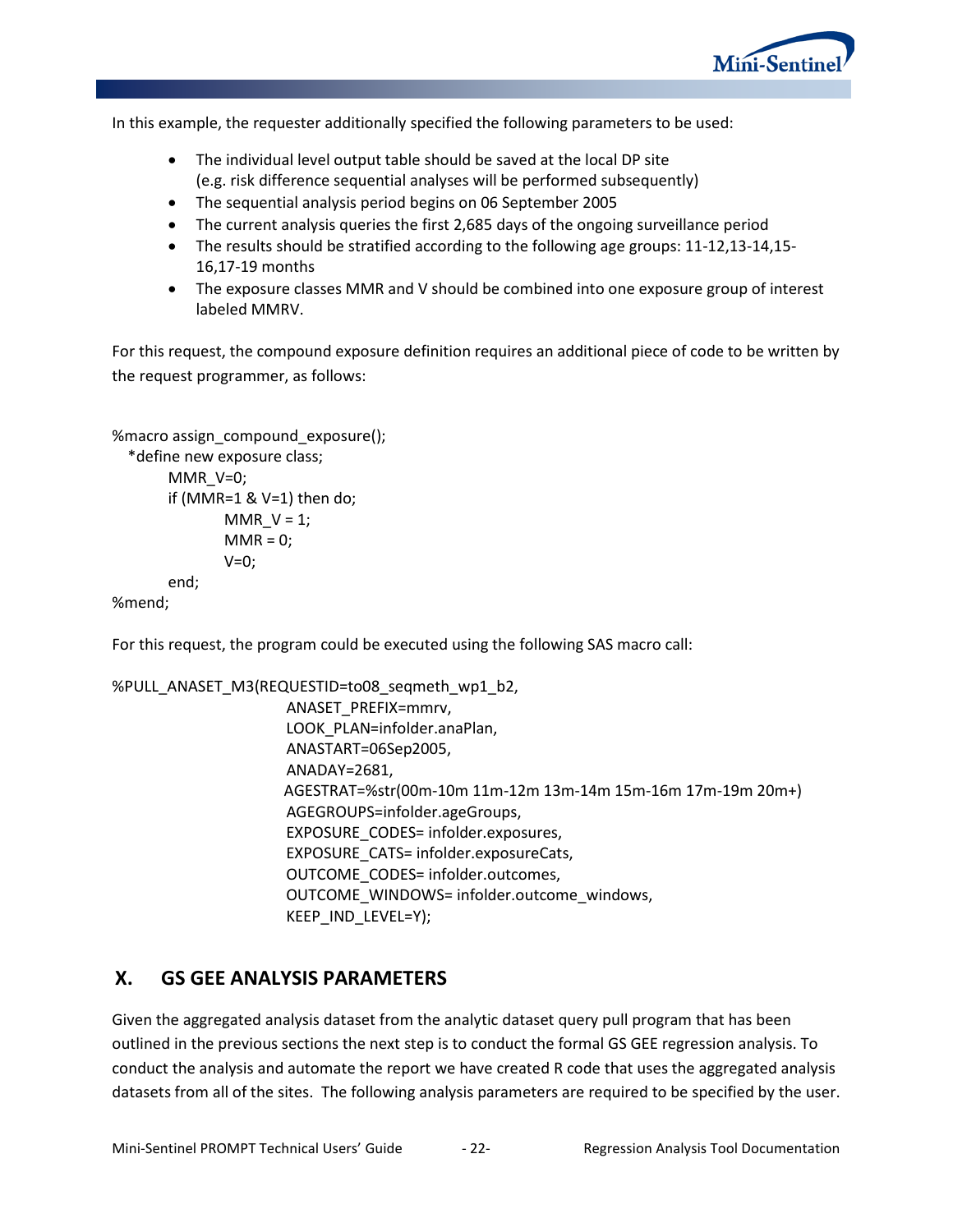

| Parameter             | <b>Variable Name</b> | <b>Description</b>                                                         |  |
|-----------------------|----------------------|----------------------------------------------------------------------------|--|
| Analytic              | Dat                  | Details: One dataset that combines all aggregated datasets from the        |  |
| Dataset               |                      | data pull program across sites and then de-aggregates the data to          |  |
|                       |                      | create an individual level dataset.                                        |  |
|                       |                      |                                                                            |  |
|                       |                      | Named by: Request programmer                                               |  |
|                       |                      | Input type: Required                                                       |  |
|                       |                      | Format: CSV                                                                |  |
| Confounder            | Zi                   | <b>Details:</b> which columns of the dataset are the confounders to be     |  |
| Locations in          |                      | included in the model                                                      |  |
| Dataset               |                      |                                                                            |  |
|                       |                      | Defined by: Request Programmer                                             |  |
|                       |                      | Input type: Required                                                       |  |
|                       |                      | Format: Numeric Vector                                                     |  |
|                       |                      | Example: $Zi = c(2:3)$                                                     |  |
| Confounder            | Zlab                 | Details: Names of the confounders and categories to be used to make        |  |
| Labels for            |                      | the report more readable.                                                  |  |
| report                |                      |                                                                            |  |
|                       |                      | Defined by: Request Programmer                                             |  |
|                       |                      | Input type: Optional<br>Format: Character List                             |  |
|                       |                      | <b>Example:</b> Zlab=list(Age=rbind(c("11m-12m","11m-                      |  |
|                       |                      | 12m"), c("13m-14m", "13m-14m"), c("15m-16m", "15m-                         |  |
|                       |                      | 16m"), c("17m-19m", "17m-19m"), c("20m-23m", "20m-                         |  |
|                       |                      | $23m"$ ) $)$ , Sex=rbind(c("M", "Male"), c("F", "Female") ) )              |  |
| Exposure              | xlab                 | <b>Details:</b> Names of the exposure groups to be used to make the report |  |
| labels                |                      | more readable                                                              |  |
|                       |                      |                                                                            |  |
|                       |                      | Defined by: Request Programmer                                             |  |
|                       |                      | Input type: Optional                                                       |  |
|                       |                      | Format: Character vector                                                   |  |
|                       |                      | Example: xlab <- c ( "MMR+V", "MMRV")                                      |  |
| Outcome               | outlab               | Details: Name of the outcome to be used to make the report more            |  |
| labels                |                      | readable                                                                   |  |
|                       |                      |                                                                            |  |
|                       |                      | Defined by: Request Programmer                                             |  |
|                       |                      | Input type: Optional<br>Format: Character                                  |  |
|                       |                      | Example: outlab <- "Seizure"                                               |  |
| <b>Analysis Times</b> | LTime                | Details: Either name of dataset or specified in code defining the look     |  |
|                       |                      | times of previous through current analyses.                                |  |
|                       |                      |                                                                            |  |
|                       |                      | Named by: Request programmer                                               |  |
|                       |                      | Input type: Required                                                       |  |
|                       |                      | Format: csv or R code                                                      |  |
|                       |                      | Example: LTime=mmrv_anaplan_2681.csv or                                    |  |
|                       |                      | LTime=c(364, seq(364+91, 1274, 91))                                        |  |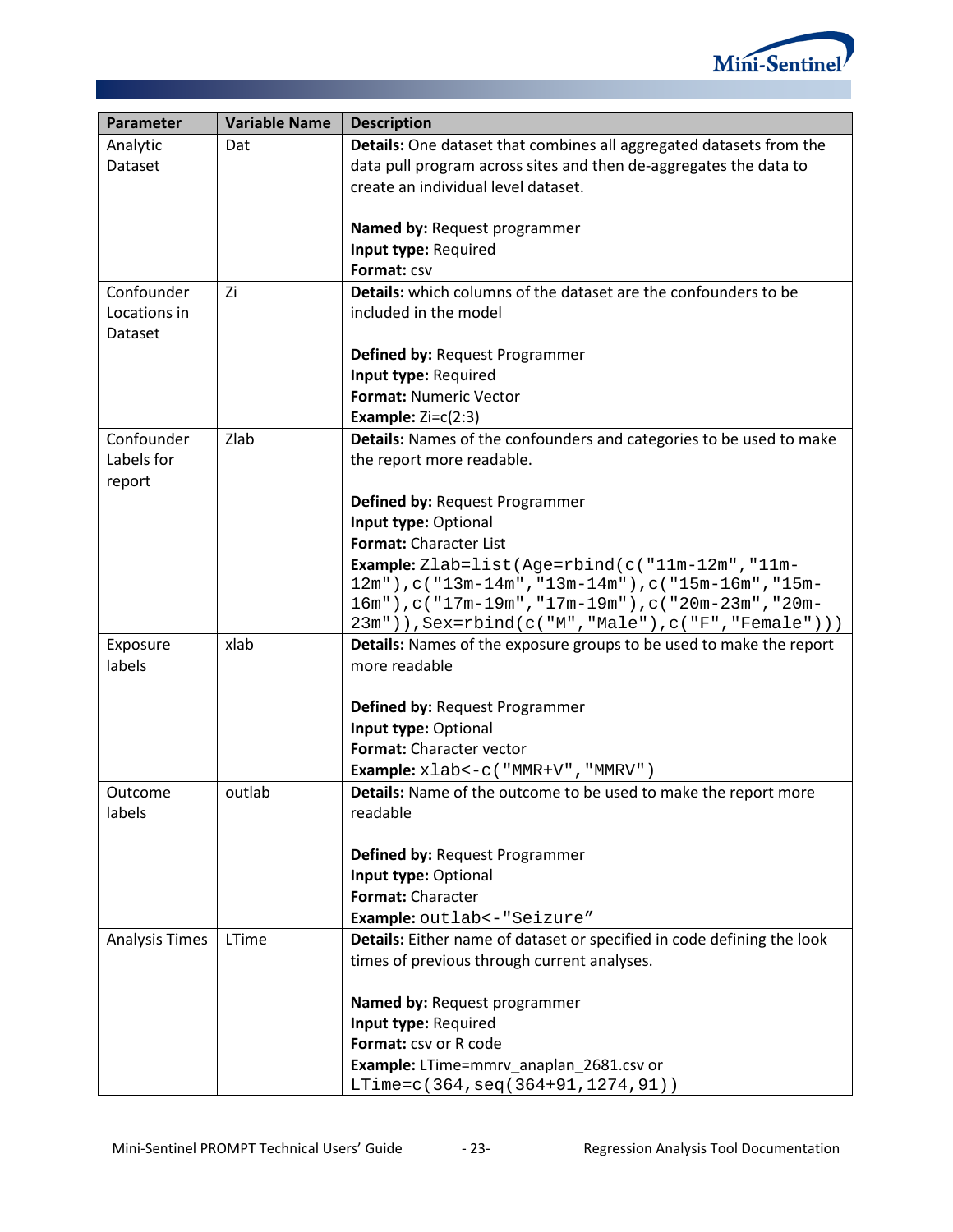

| Parameter              | <b>Variable Name</b> | <b>Description</b>                                                       |
|------------------------|----------------------|--------------------------------------------------------------------------|
| Current                | lablook              | Details: Name of the look plan to be descriptive for the report          |
| Analysis Time          |                      |                                                                          |
| label                  |                      | Defined by: Request Programmer                                           |
|                        |                      | Input type: Optional                                                     |
|                        |                      | Format: Character                                                        |
|                        |                      | Example: lablook <- "Quarterly Looks with One Year                       |
|                        |                      | Lag"                                                                     |
| Final planned          | Nend                 | Details: Sample size that the study will be finished if no signal occurs |
| study sample           |                      |                                                                          |
| size                   |                      | Defined by: Requester                                                    |
|                        |                      | Input type: Required                                                     |
|                        |                      | <b>Format: Numeric</b>                                                   |
|                        |                      | Example: Nend<-80000                                                     |
| Current                | CurLook              | Details: The current analysis that we are looking at the data.           |
| analysis               |                      |                                                                          |
| number                 |                      | Defined by: Request Programmer                                           |
|                        |                      | Input type: Required                                                     |
|                        |                      | <b>Format: Numeric</b>                                                   |
|                        |                      | Example: CurLook <- 3                                                    |
| Shape of the           | boundshape           | Details: Shape of the sequential monitoring boundary                     |
| sequential             |                      |                                                                          |
| monitoring<br>boundary |                      | Defined by: Request Programmer<br>Input type: Required                   |
|                        |                      | Format: character ("Fleming" or "Pocock"                                 |
|                        |                      | Example: boundshape<- "Pocock"                                           |
| Previous               | PrevBounds           | Details: After the first analysis time we will need to input a file with |
| analysis time          |                      | the values of the previous sequential boundaries used from previous      |
| sequential             |                      | analysis times.                                                          |
| boundaries             |                      |                                                                          |
|                        |                      | Defined by: Request Programmer                                           |
|                        |                      | Input type: Required                                                     |
|                        |                      | Format: numeric csv                                                      |
|                        |                      | Example: outprevbounds.look3.csv                                         |
| Indicator of           | TimeAdj              | Details: Whether the analyses should include analysis time as an         |
| analysis time          |                      | additional confounder                                                    |
| adjustment             |                      |                                                                          |
|                        |                      | Defined by: Request Programmer                                           |
|                        |                      | Input type: Required                                                     |
|                        |                      | Format: Boolean                                                          |
|                        |                      | Example: TimeAdj=TRUE                                                    |